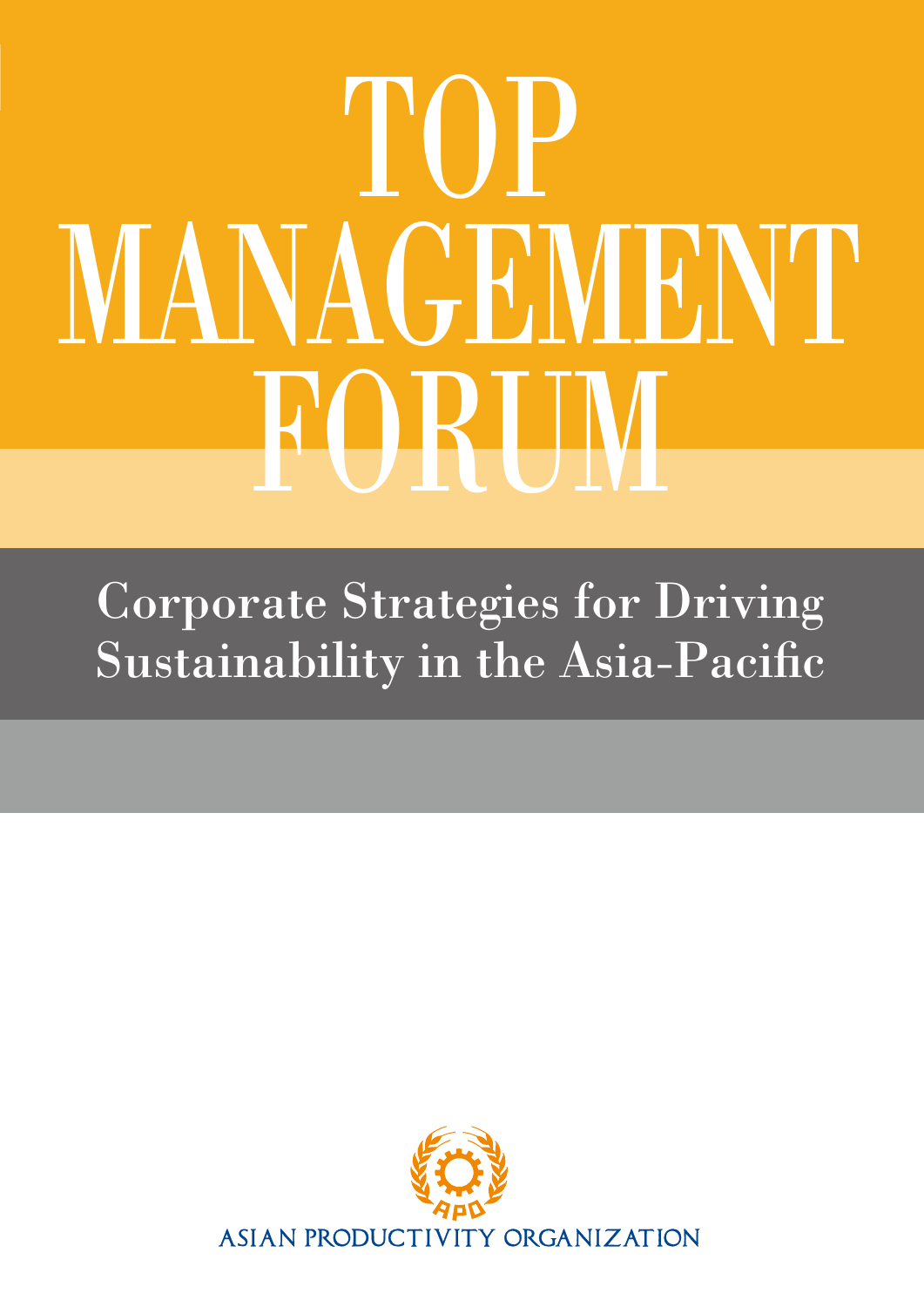## TOP MANAGEMENT FORUM

Corporate Strategies for Driving Sustainability in the Asia-Pacific

## 2012

**TOKYO** ASIAN PRODUCTIVITY ORGANIZATION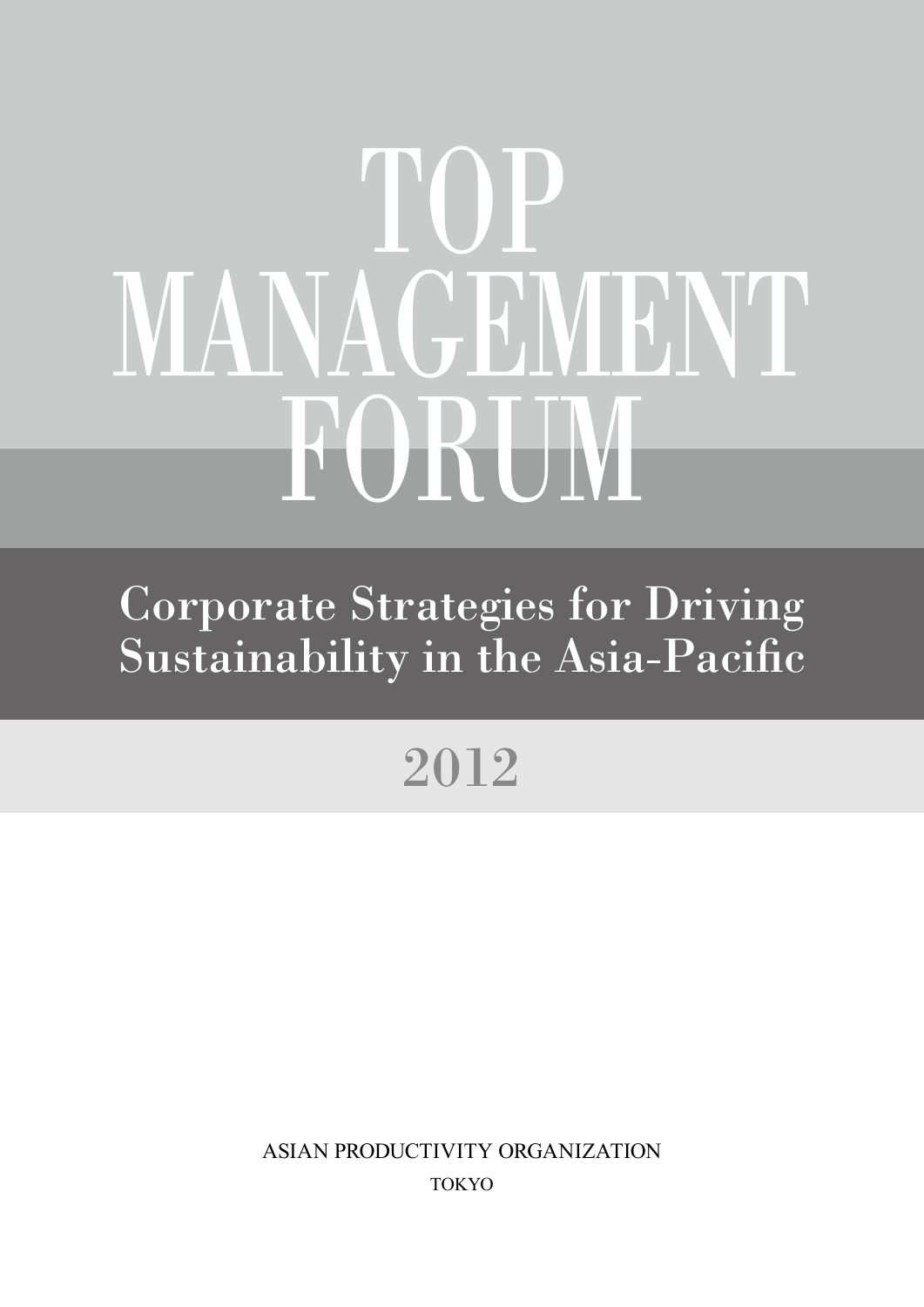Report of the APO Top Management Forum on Corporate Strategies for Driving Sustainability in the Asia-Pacific (12-IN-90-GE-FRM-A)

First published in Japan by Asian Productivity Organization Leaf Square Hongo Building, 2F 1-24-1 Hongo, Bunkyo-ku, Tokyo 113-0033, Japan www.apo-tokyo.org

© 2014 Asian Productivity Organization

The views expressed in this publication do not necessarily reflect the official views of the Asian Productivity Organization (APO) or any APO member.

All rights reserved. None of the contents of this publication may be used, reproduced, stored, or transferred in any form or by any means for commercial purposes without prior written permission from the APO.

ISBN 978-92-833-2447-8 (PDF)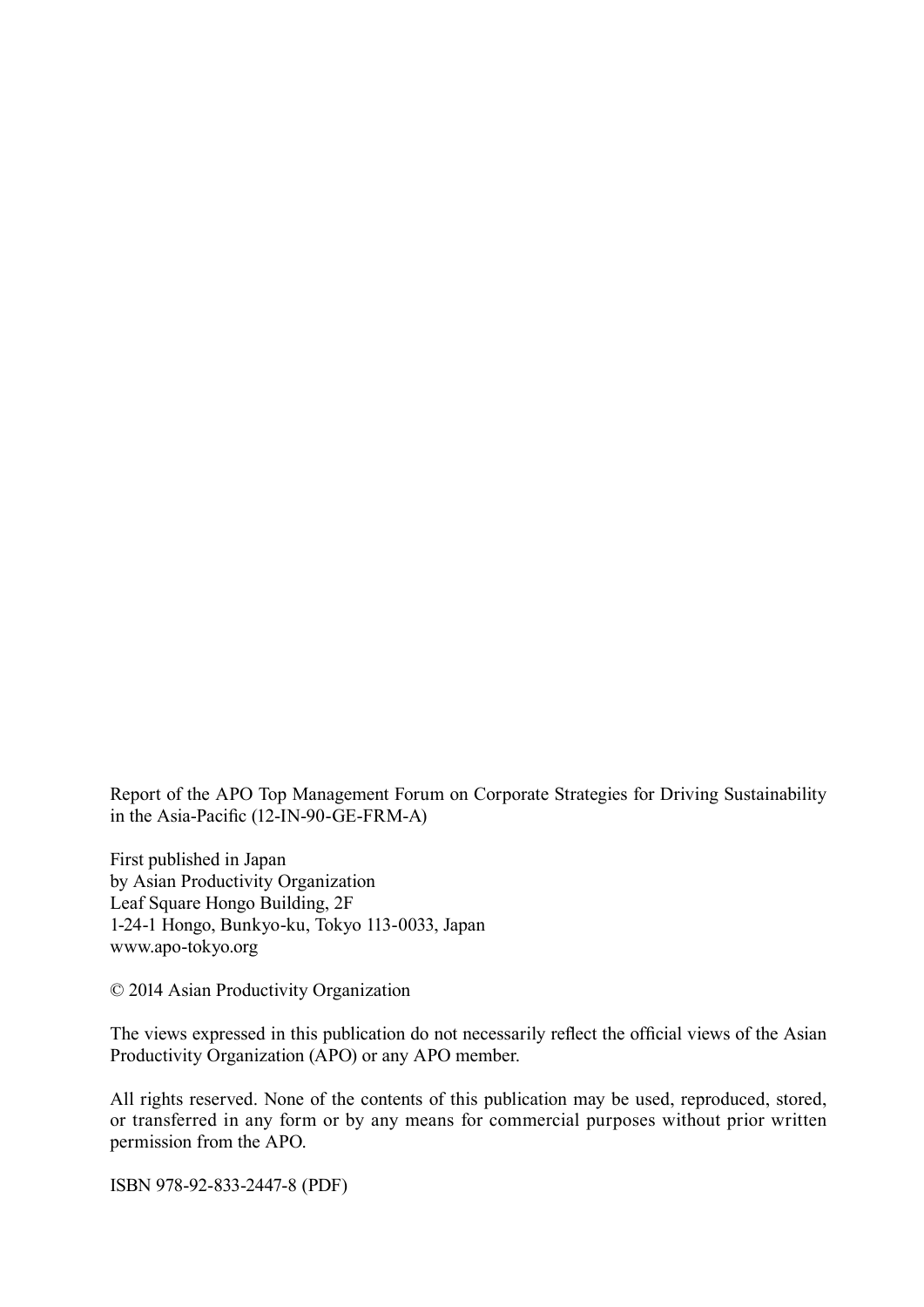#### **CONTENTS**

#### **Foreword**

#### **I. Summary of Presentations**

| Solving Society's Problems through Corporate Activity: Social Solution     | 3  |
|----------------------------------------------------------------------------|----|
| Shiseido's CSR Management: Refinement of Management Quality with Efforts   | 5  |
| Promoting a Company-Wide CSR Program: Gunze's CSR Strategy                 | 7  |
| Striving to be the Purest Textile Company in the World: Maximal Safety and | 9  |
| Suntory Group's CSR: Suntory, Bringing Water to Life  Takeji Kitamasu      | 11 |
| Maybank: Humanizing Financial Services across Asia in a Sustainable People | 13 |
| Latest Currents in Corporate Social Responsibility  Yoshihiro Fujii        | 15 |
| Promoting Sustainable Productivity in the Asia-Pacific  Yumiko Yamashita   | 17 |

#### **II. Appendix**

| List of Speakers |  |
|------------------|--|
|                  |  |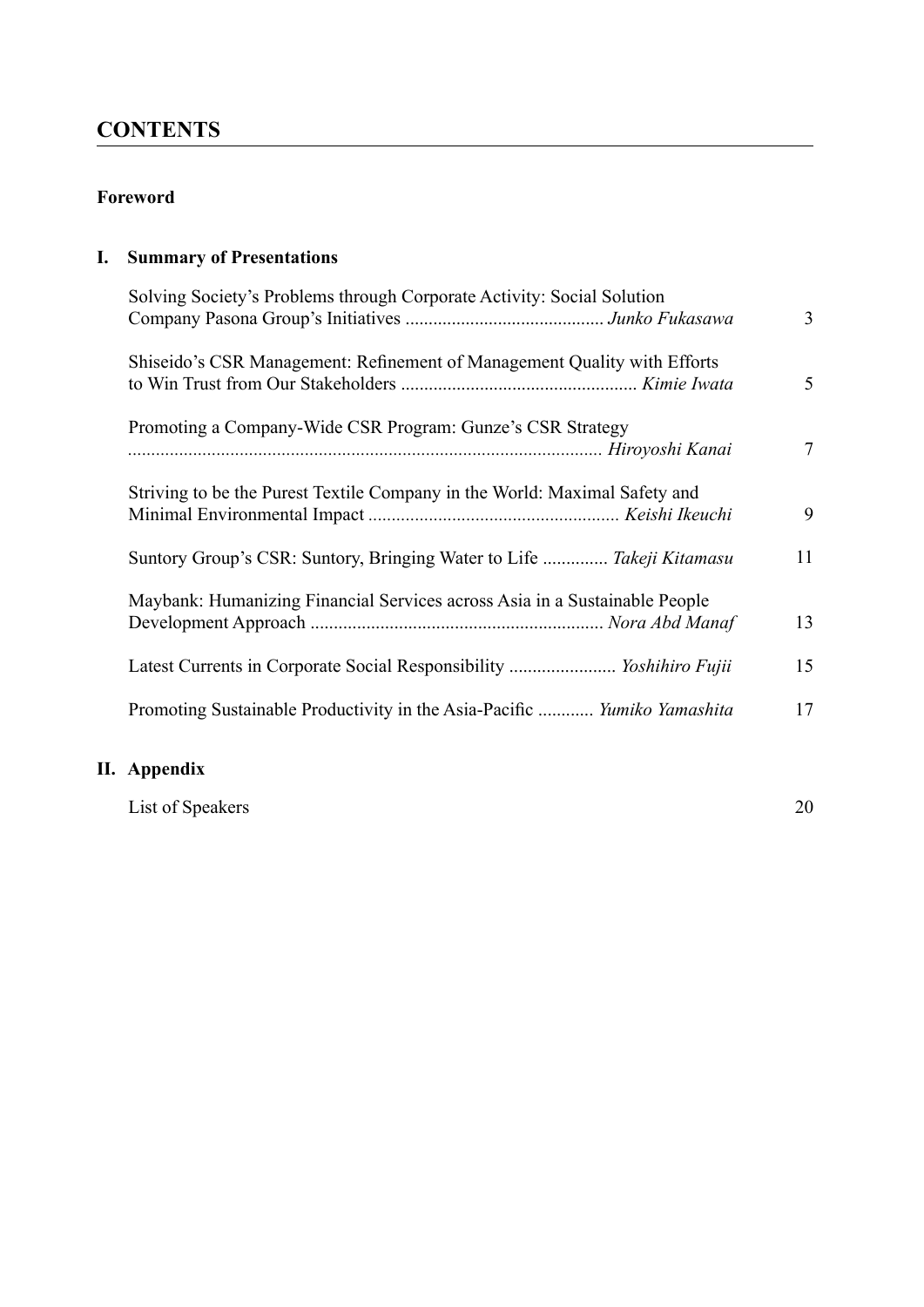#### **FOREWORD**

The Asian Productivity Organization (APO) region was no exception in facing many challenges in recent years. Organizations are increasingly compelled to address and overcome the unexpected challenges presented by Mother Nature or by economic or environmental circumstances. Sustainability can only be achieved with corporate foresight, courage, and agility, and requires the guidance of strong, visionary leaders.

In 2012, the Top Management Forum discussed the topic of corporate social responsibility (CSR), looking at various management strategies for promoting a culture of environmental awareness and sustainable productivity enhancement while clarifying the role of organizational leaders in this process. The APO, especially since the turn of the century, has consistently emphasized the importance of CSR, not only because of the fundamental ethical value of contributing to society but also because of its potential as a management strategy to create organizational value, help enterprises to remain globally competitive, and ensure the sustainability of business activities.

The APO has organized various training and capacity-building projects to assist member countries in identifying and implementing CSR strategies, including the 20th Top Management Forum on Corporate Social Responsibility in 2004, which responded to growing regional and global interest in how corporations could contribute to society. When the International Organization for Standardization (ISO) published the International Standard on Guidance for Social Responsibility (ISO 26000) in November 2010, the APO pursued the concept as a management tool for productivity enhancement by introducing new training courses to develop a pool of future ISO 26000 practitioners. Furthermore, more than 200 individuals from 12 APO member countries enrolled in the e-Learning Course on ISO 26000 in May 2011 through the World Bank's Global Development Learning Center network. After that course, 22 participants from 12 member countries attended the Seminar on ISO 26000: Development of Social Responsibility held in Taipei in August 2011, both of which underscored the significance of CSR to the APO membership.

After successfully introducing the concept of CSR and how it can mesh with the objective of enhancing productivity, the 2012 Top Management Forum attempted to examine in depth how CSR can become an integral part of an organization's core business or activity, as well as the role corporate leaders play in formulating a long-term management strategy that strengthens organizational sustainability and contributes to overall productivity increases in the Asia-Pacific.

Through various presentations made by the distinguished speakers and group discussions among the participants, the 2012 forum reaffirmed the significance of strong commitment by top managers and leaders to drive CSR strategies and integrate the principles into the overall vision and mission of organizations. In addition, it was stressed that governments also play a major role in supporting organizations with proper policies and legislation.

This publication is a summary of the presentations made by managers of prominent enterprises who shared their experience and best practices in incorporating CSR into core organizational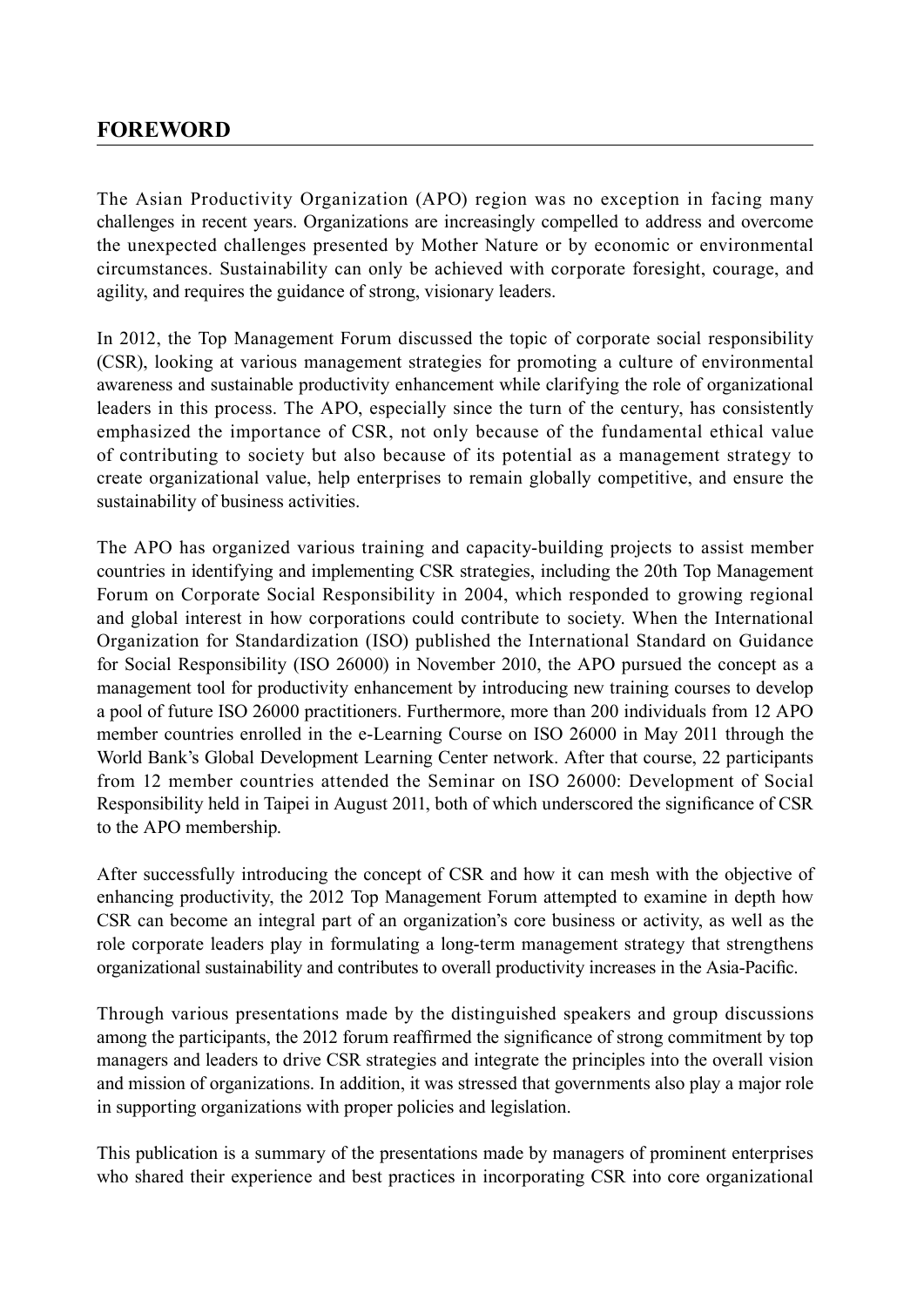activities. It is hoped that more leaders and management teams across the Asia-Pacific and beyond will be inspired by the valuable inputs and viewpoints contained.

Finally, my sincere appreciation is offered to the Japanese government for its financial support for the Top Management Forum, to the Japan Productivity Center and Kansai Productivity Center for their assistance as co-organizers, and to the distinguished speakers and participants from the APO region whose contributions were invaluable.

Mari Amano Secretary-General

Tokyo February 2014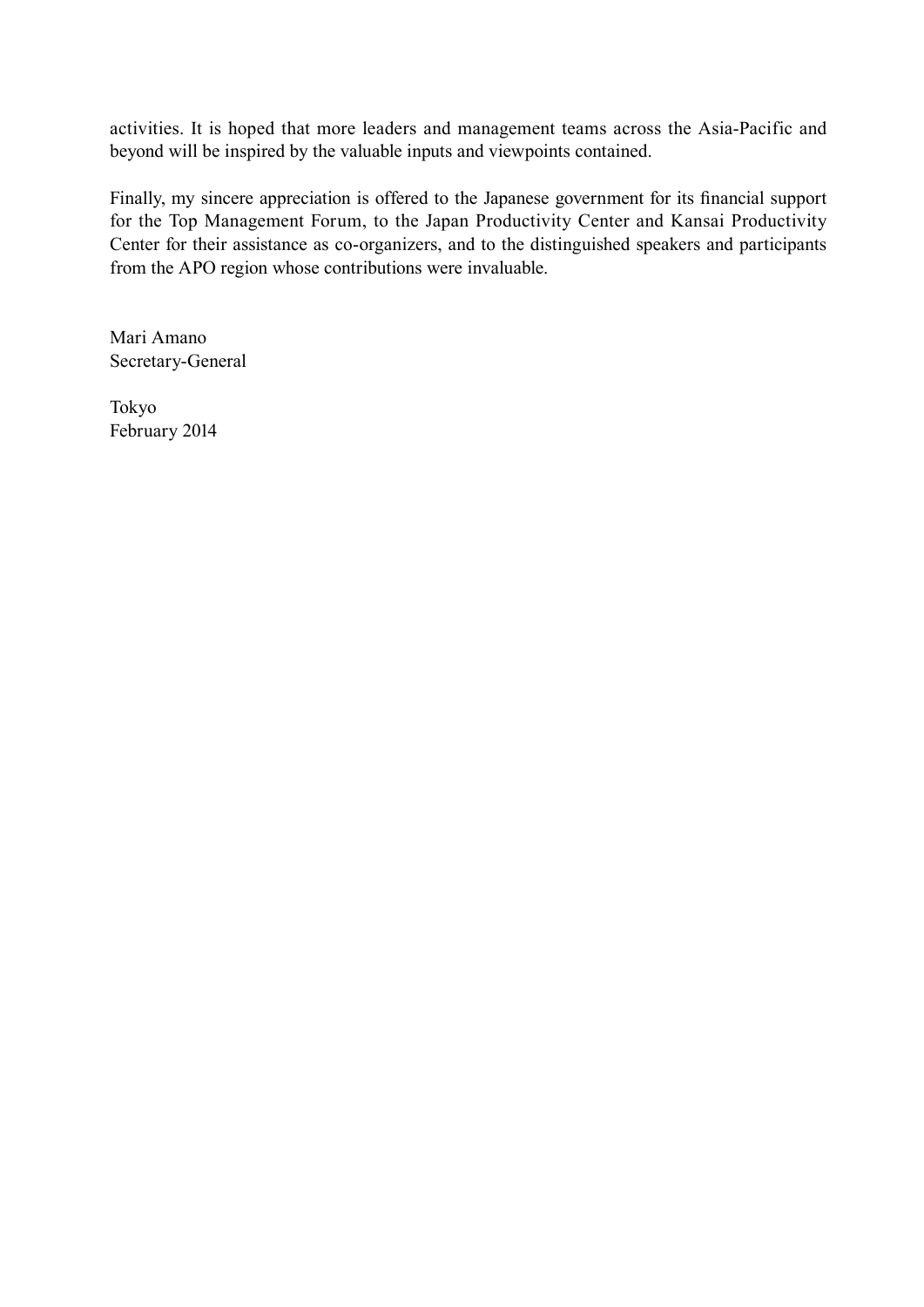### Summary of Presentations

I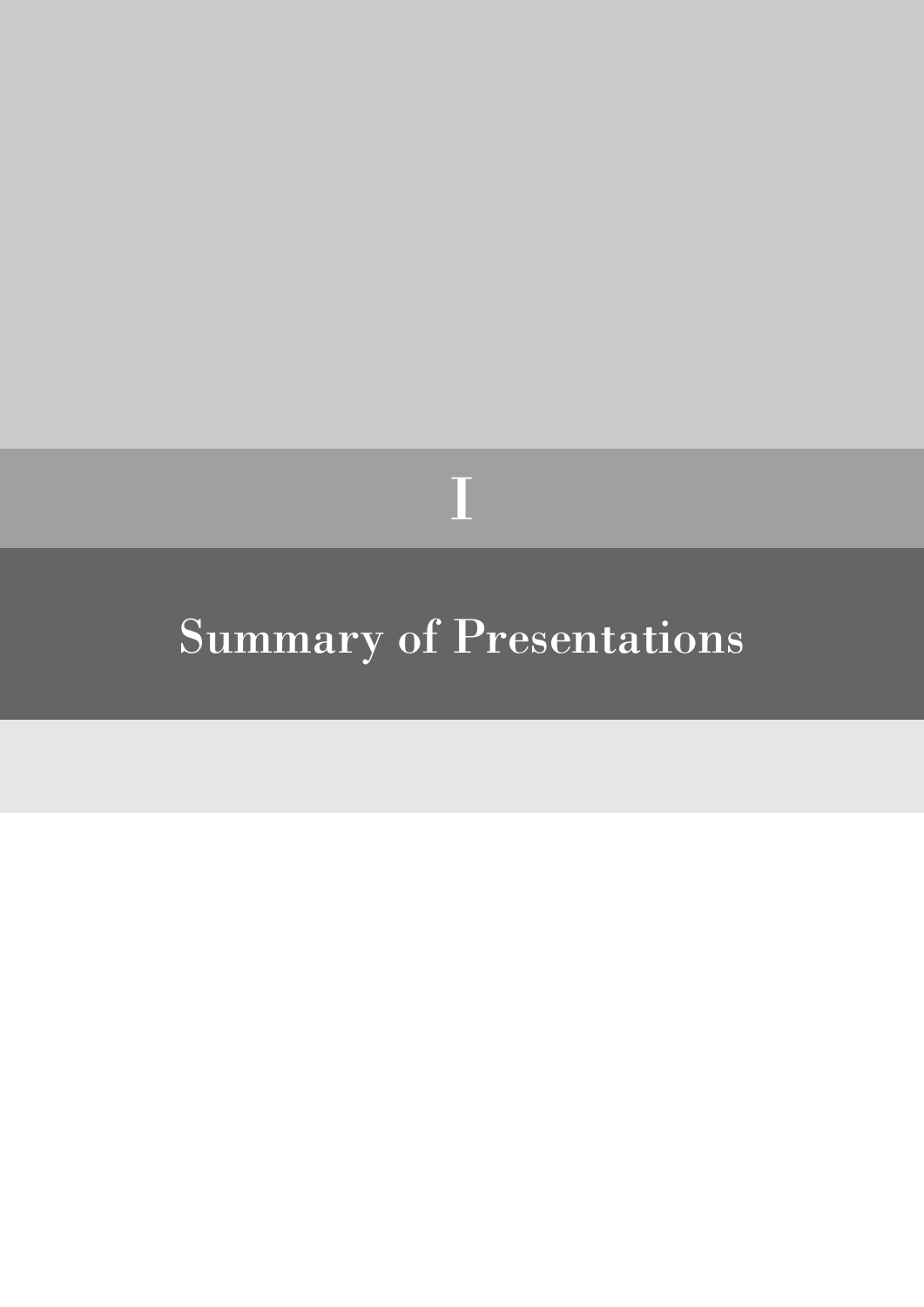#### *Junko Fukasawa*

*Senior Managing Director, Human Resources Division, Public Relations Department Advertising Department, Social Contribution Department Pasona Group Inc.*

The first page of the Pasona Group rules, which are given to every newly hired employee, states: "Pasona's work is harnessing the potential of the individual." Solving the problems of society through work is the corporate philosophy. This is done to support various stages in life through temporary staffing services, business reform consultancy, childcare, education, and care for the elderly. The Pasona Group refers to itself as a "life produce" business and considers its work to be a corporate social responsibility (CSR) activity in itself.

Founder Yasuyuki Nambu started Pasona Inc. as a student in 1976. Originally a temporary staffing service, the Pasona Group now has 70 offices throughout Japan, with 37 branches in 10 countries, and some 6,000 employees, equally divided between men and women. The objectives of the group are to: 1) create a society in which all are able to find fulfilling work; 2) work toward a society with egalitarian relationships between the workplace and individuals; and 3) offer opportunities for people to achieve their dreams regardless of age, gender, or differing abilities.

At the time of Pasona's founding, it was unusual for Japanese women to stay in the workforce or reenter it after marriage and having children. Pasona's founder started a temporary staffing service to give women who wanted to work a chance to develop their careers at their own pace, taking into account an appropriate work-life balance. Although in general temporary workers were paid only about half the wages of full-time employees at the time, Pasona refused to discriminate in this way and offered wages that were about twice the average from the beginning. Recognizing that new skills were indispensable, in 1983 Pasona began offering training in word processing, a new technology at the time. Numerous events such as the Word Processing Olympics and Women's Working Expo were organized and a monthly magazine was published to raise awareness of women's abilities and allow them to network.

With an excellent response to its services for women and employers, in 1987 Pasona founded Work Sharing Inc. to promote more diverse forms of work for all stages of life. In 1990, a business agreement was concluded with the US company Bright Horizon and Pasona Foster Inc. was established as an outsourcing firm to manage in-office childcare as part of the infrastructure to support women's labor force participation. There are now 13 childcare centers nationwide, of which six are centered in offices

The care of elderly parents is just as crucial as childcare for working women in Japan. Therefore in 2000, Pasona began to offer a homecare system for the elderly. Those services are currently provided by 22 offices nationwide. In 2012, an Internet-enabled telecommuting scheme was developed to support women and people with disabilities who are tied to the home but wish to work. When Pasona was founded in 1976, the population of working women numbered 12 million; by 2012 it had almost doubled to 23 million.

After its success in offering services that focused on helping women to balance work and life, Pasona turned to other groups in society. In 1980, Elder Management Center Inc. was established as a specialist temporary staffing agency for men over the age of 50 years. Under the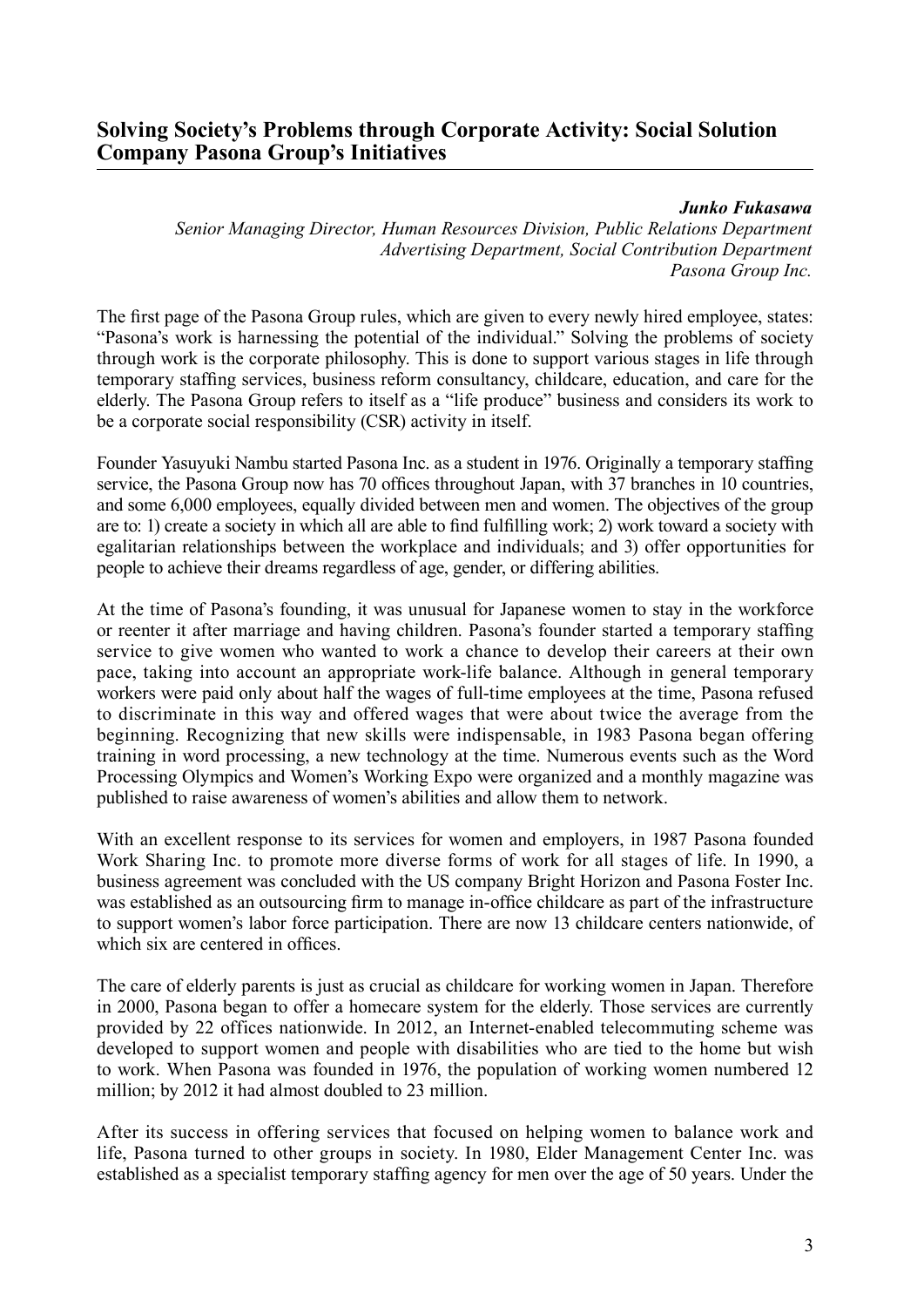slogan "job transfer, not job loss," Human Resource Exchange System Inc. was set up to utilize redundant workers productively. This was followed in 2002 by the creation of the Personnel Bridge Bank Services under the Kansai Employment Creation Organization comprised of 30 leading companies, and the Kanto Employment Creation Organization made up of 35 leading companies the following year. In 2011, a nationwide version of this, the Japan Employment Creation Organization, was set up with equity investment by 53 firms.

In order to help create jobs for young people, a vocational training school was opened to give new college graduates specific job skills. Similar projects in music and sports divisions were then developed to assist young artists and athletes. As a support career support project for young people, Pasona developed the Fresh Career System, where Pasona hires new graduates for a maximum of two years to develop their careers. Finally, under the Talent Knows No Handicap initiative, Pasona Heartful was set up in 1989 to provide employment in six major areas to persons with disabilities, including general office work, art-oriented jobs, and agriculture.

Pasona has contributed significantly to the revitalization of agriculture through its services since 2001. With the aging of the farming population, there was a severe labor shortage. The Pasona Group decided to tackle the twin problems of unemployment of new graduates and agricultural labor shortfall by creating farm internships, a three-year farming entrepreneurship program, and a one-year art-and-agriculture program called "Koko kara Mura" (life starting from this village). Jobs were created for 1,500 people whose work resulted in sales of JPY1.2 billion.

The urban farm created at Pasona's head offices in Tokyo is well known, where vegetables and plants are grown throughout the building. After relocation to this new facility in 2012, more than 100,000 have visited the urban farm, and the office has won awards for its design.

In times of disaster, such as the earthquake that struck the Kansai region and heavily damaged the city and port of Kobe in 1995, and more recently the one that devastated the Tohoku region in 2011, the Pasona Group as a whole and its employees as individuals become involved in relief efforts. While finding employment for the displaced is the major focus, sponsoring fund-raising events, transporting donations of supplies, and manning a free 24-hour mental health hotline are other contributions. More than JPY50 million was donated by Pasona employees to the Red Cross for earthquake relief in 2011.

With the formation of the Pasona Group holding company in 2007, the allocation of personnel, capital, and information was optimized to enable its transformation into a total social solutions company. The success of the entire group is determined not only by profit but also by how it serves society through its activities. Four factors have made the Pasona Group what it is today: 1) a clear management philosophy; 2) valuing action over knowledge alone; 3) respect for the company and other employees; and 4) the belief that job creation is the ultimate form of CSR activity. As stated in the company philosophy: "Our raison d'etre is to build a future where individuals can create their own comfortable lifestyle and freely choose the kind of work they wish to do. In order to make such a society a reality, the Pasona Group will continue to work harder than ever."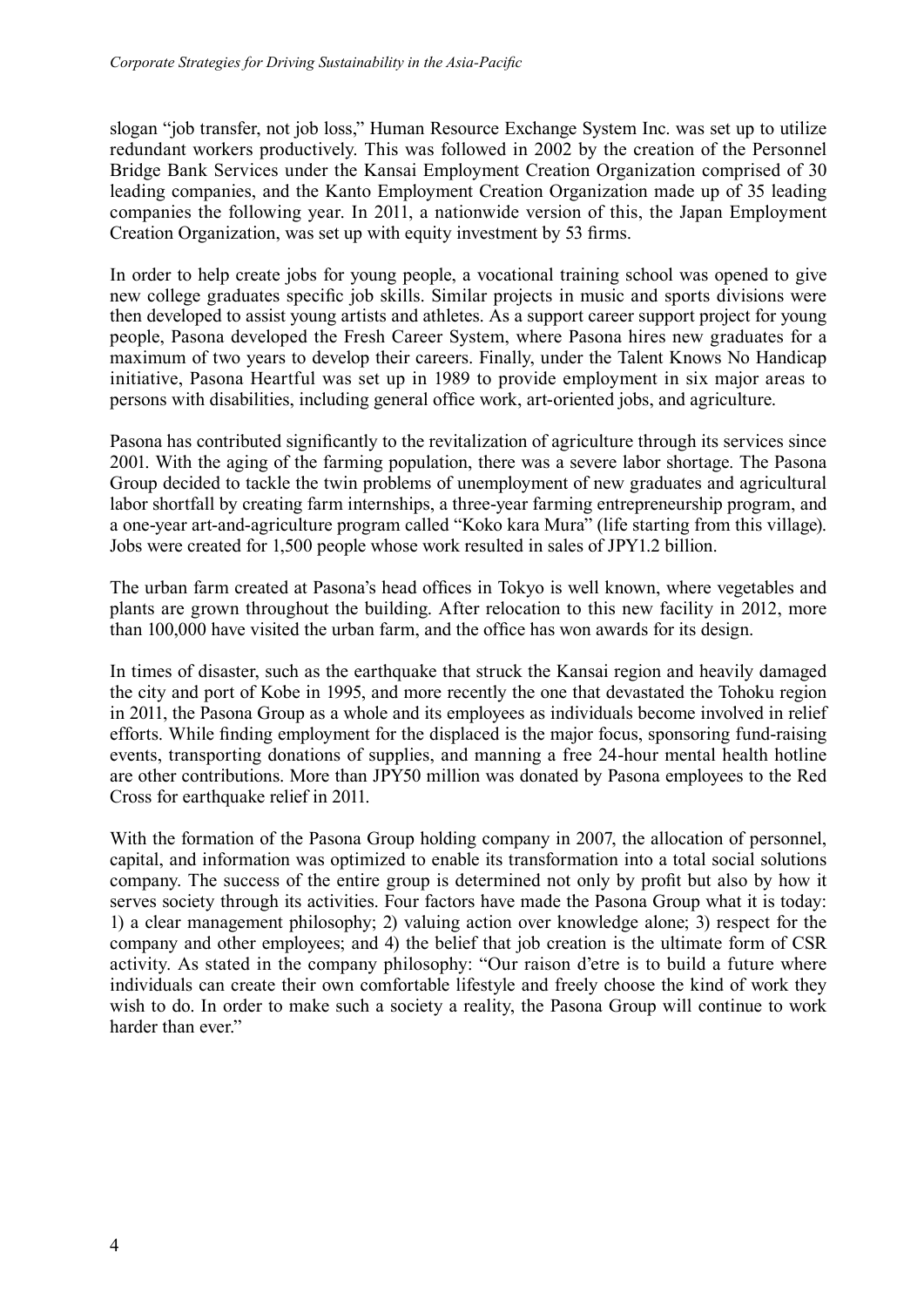*Kimie Iwata Executive Vice President and Representative Director*

*Shiseido Co., Ltd.*

Shiseido began as Japan's first Western-style pharmacy in 1872, in the early phase of modernization. Soon afterward it branched out into cosmetics and by 1915 had completely converted to a cosmetics business. In 2011, Shiseido had consolidated net sales of JPY670 million, of which 45% was generated outside Japan, with 44,000 employees. Its products are sold in 88 nations. Although corporate social responsibility (CSR) can be defined in many ways, for Shiseido it is at the core of corporate activities and defined as "how a company can be of help to society through business," or simply the realization of the corporate philosophy. This requires a company to be sufficiently sensitive to gain insight into social needs and connect those needs to its core business by building bonds of trust with all stakeholders.

The Shiseido Group's corporate philosophy was renewed in 2011. Many international standards, such as the UN Global Compact and ISO 26000 standard, are incorporated in the new philosophy to gain the trust of stakeholders. The CSR Committee is directly under the Shiseido board of directors, and the board is comprised of both internal and external members to ensure fairness, transparency, and objectivity.

Shiseido developed a unique process based on the plan-do-check-act (PDCA) cycle in its CSR activities. This process highlights the challenges and risks facing the company. The CSR Committee explores social needs and possible risks and then monitors whether the necessary measures are being implemented. Subsidiaries within and outside Japan report the results of their own assessments to the committee. As one example, in 2011 the PDCA cycle in the CSR process showed that Shiseido was weak in disclosing information on nonfinancial matters, including negative information. Subsequently, the CSR Committee proposed that from 2012 as much nonfinancial information as possible should be disclosed in line with the requirements of global reporting initiatives. That proposal was approved by the board of directors and has been followed since.

Like many businesses, the Shiseido Group divides CSR into the fundamental and unique categories. The former refers to regulatory and legal compliance, and the latter to CSR activities devised by the company itself to enhance corporate value. One example of a unique Shiseido CSR activity was a change in the job description of beauty consultants who work with customers in 2005. Because Shiseido not only offers products but also disseminates methods of using them, its consultants must gain the trust of customers to help them feel good about themselves while simultaneously growing the core business. After 2005, Shiseido's consultants have been evaluated not on their sales figures but on good reviews from customers in survey postcards. More than one million postcards are received each year, and the information they contain is used in both consultant evaluations and in staff training.

A second example of unique CSR activities within Shiseido focuses on the aging society, a serious issue in Japan. Two types of activity are directed toward the mental and physical wellbeing of elderly women. One is referred to as "social business" and the other as a "social contribution." The funding for social contributions comes from the profits generated by the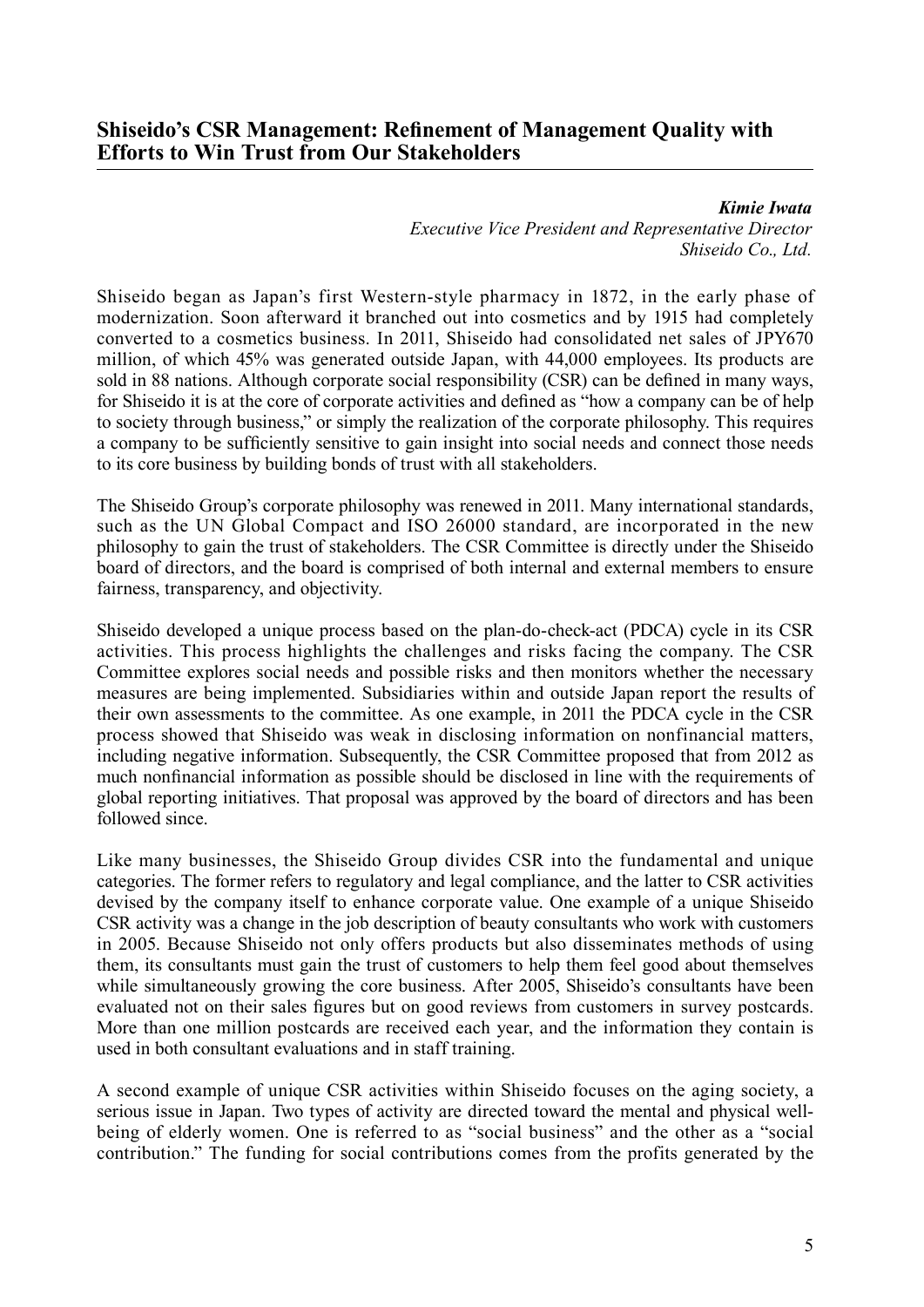main business. This means that the contribution activities may be limited and their funding may fluctuate with upturns and downturns in the main business. On the other hand, when the social business is profitable, it can expand along with the potential for the development of new markets.

The elderly beauty service, for which a fee is charged, has three objectives as a social business: supporting women throughout their lives, including those who can no longer visit cosmetics counters; establishing a new business model applicable in Japan and other Asian countries with aging societies; and providing new opportunities for beauty consultants to use their skills. The one-hour program was designed to improve the physical and mental abilities of senior citizens based on scientific research results (grip strength, brainwave patterns, etc.). It began in retirement facilities and nursing homes in 2011 and now covers some 60 sites. An elderly beauty service session starts with physical exercises, continues with aromatherapy, and ends with skincare and cosmetics, all under the supervision of experienced beauty consultants who have undergone specialized training.

Since 1975, Shiseido has been holding "life quality beauty seminars" for senior citizens and people with disabilities as part of its social contribution activities. This was not planned by the head office, but started voluntarily by the Tohoku business office and gradually spread throughout the group, including its overseas affiliates. Approximately 3,000 seminars for about 50,000 senior citizens are conducted annually in Japan; international Shiseido sales groups hold at least one per year.

There are CSR issues that Shiseido knows it must tackle in the future. One is the unification of social contribution and business activities, which will involve creating synergy between the two. The social business model, along the lines of Unilever's efforts in India, is an example Shiseido would like to follow. A second goal is the greater globalization of CSR as Shiseido's consumers, business partners, and employees continue to diversify. Establishing relationships of trust with all of those actors will require identifying the social issues facing the world. This in turn will facilitate business activities in all of its markets and help the Shiseido Group contribute meaningfully to global society. The ultimate goal is creating a corporate culture in which each employee thinks "I want to improve this corporation and be of use to society."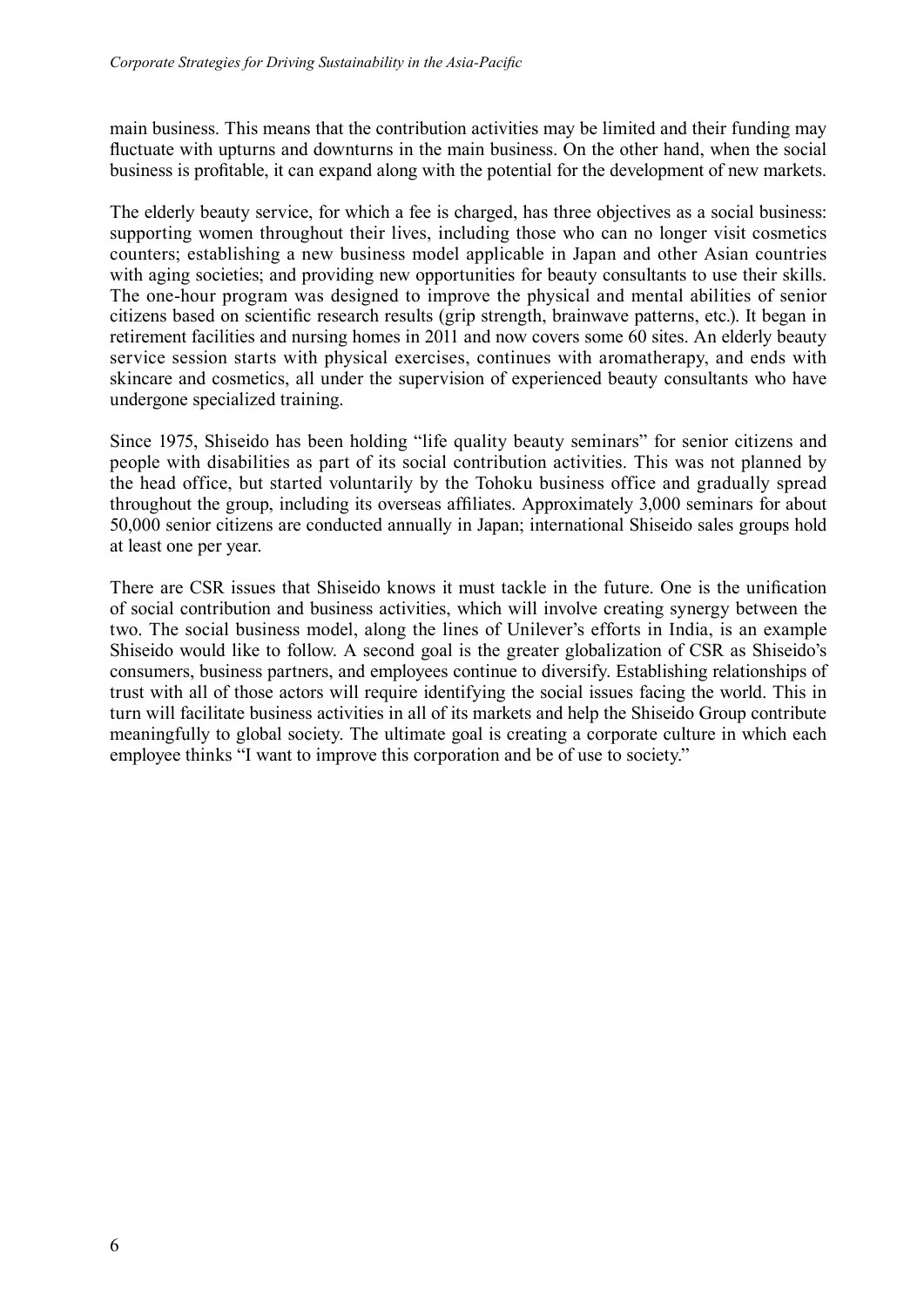#### **Promoting a Company-Wide CSR Program: Gunze's CSR Strategy**

#### *Hiroyoshi Kanai*

*Managing Director and Chief Corporate Social Responsibility Officer Gunze Ltd.*

Corporate social responsibility (CSR) is a basic part of Gunze Ltd.'s DNA. The company was originally established for the purpose of contributing to the regional community, and that is how it has conducted its business since 1896. Founder Tsurukichi Hatano was born in what was then called the Ikaruga district of Kyoto. As Japan struggled to modernize after the Meiji Restoration, sericulture and silk spinning became a major industry. Exports of raw silk accounted for 70% of the foreign currency earned by the nation at the time. However, the silk produced in the Ikaruga district was of poor quality and sold for much lower prices compared with silk produced in other regions.

Hatano originally trained as an educator and taught elementary school in Ikaruga for four years. He was concerned that children in his classes often fell asleep at their desks and began visiting their homes to find out why they were so tired. That is when the reality of silkworm growers' lives hit him: they and their families were working day and night but barely making a living because of quality issues. Hatano quickly immersed himself in the study of silkworm farming and with the help of engineers and technicians established a higher institute for scientific silkworm raising, silk reeling, and fabric production based on the most advanced technology available. Local silkworm farmers became shareholders in the company Hatano set up in conjunction with the institute, and he employed their daughters to work in the spinning factory while educating them in an onsite boarding school.

This integration of a production site, research facilities, and educational facility was unique. Also unique at the time were Hatano's instructions to purchasing agents for his company to buy the improved raw silk for the highest price possible, instead of the lowest. The rational was that Gunze would not think about profits initially but on the development of the regional silkworm industry in a spirit of mutual coexistence. As the local community became more prosperous, the company would also grow. Because the silkworm growers were also company shareholders, they were motivated to improve quality for further company growth.

The decision to name the company "Gunze Silk Manufacturing" reflects the objective of contributing to the local community. "Gun" means "district," and "ze" means "policy." Therefore, Gunze signifies the founder's commitment to CSR, which has been followed ever since. After only five years under the new production system, Gunze silk won the gold prize at a major national exposition, leading to a trading tie-up with a US company.

Today, Gunze Ltd. operates in three major areas: the apparel business, mainly innerwear, undergarments, etc., accounts for 55%; functional solutions, consisting of packaging, plastic film for bottled drinks, liquid crystal film and other IT/office equipment components, and specialized plastics for medical applications, makes up 35%; and lifestyle creation, such as sports clubs and horticulture utilizing former factory sites, comprises the remaining 10%. The company employs approximately 2,000 people in Japan and another 9,000 in sales outlets and production sites in Asia, Europe, and the USA.

In 1975, the corporate philosophy was crystallized into three points: 1) contribute to society by providing quality products; 2) operating with integrity to build solid relationships with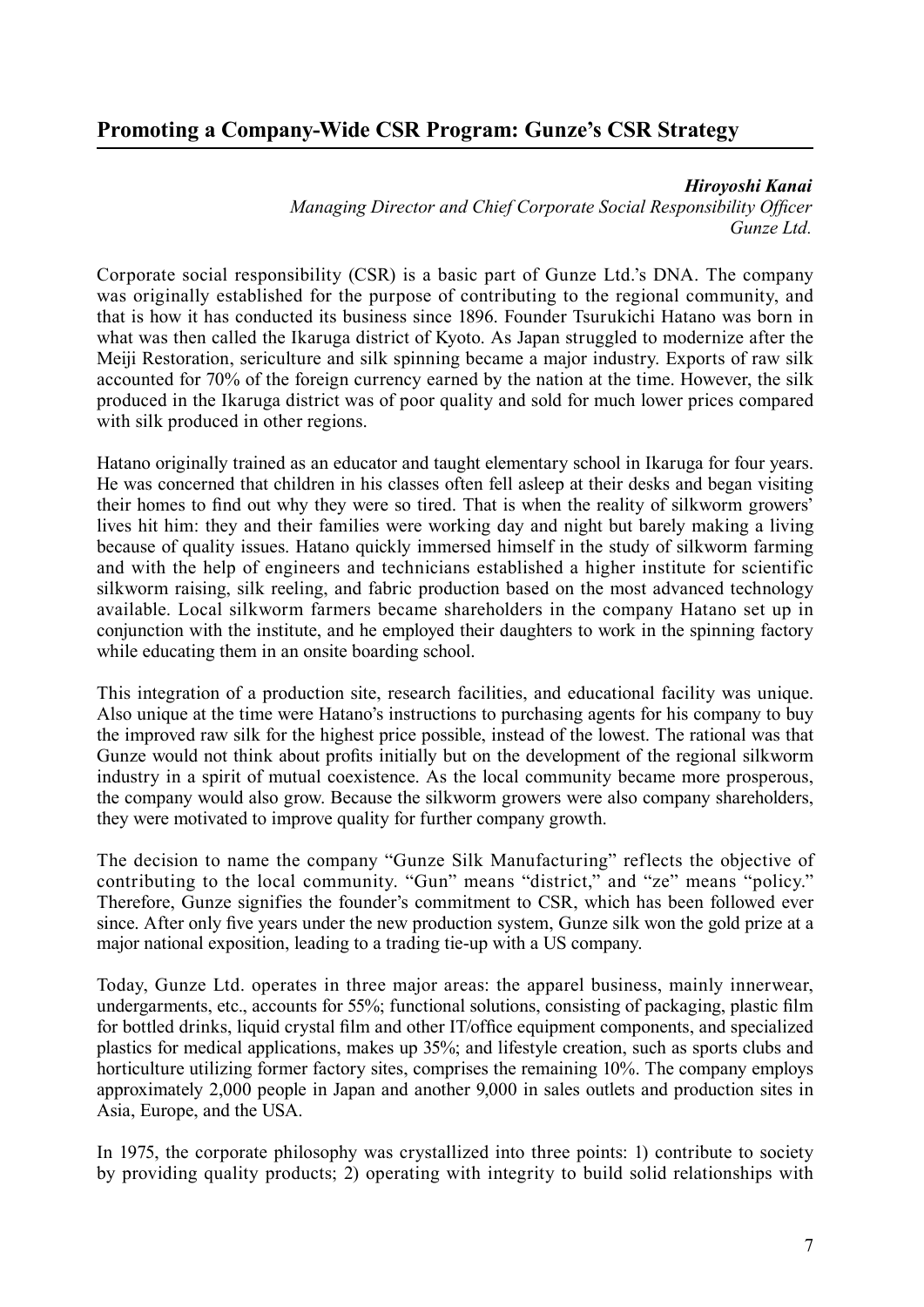customers and associates; and 3) working to achieve international leadership by capitalizing on energy and creativity. This corporate motto is read by all employees worldwide at regular assemblies. The Gunze activity guidelines based on this philosophy were developed in 1998 and cover acting in compliance with internationally accepted rules of business and meeting all challenges with "sensible decisions."

The CSR basic policy was issued in 2007. Each division has a CSR promotion leader, in addition to the companywide CSR Committee. CSR training is provided to all new employees and to those newly promoted to managerial positions. An annual CSR survey is performed among about 85% of employees, and improvement plans are formulated based on the results. Each June, a CSR report is issued to disclose information on Gunze's activities to both an internal and external audience. Employees wishing to become CSR experts can take a specially developed proficiency test; the test results also form an opportunity to exchange opinions on CSR promotion in the workplace. This open atmosphere in which communication is encouraged ensures compliance with company policy and prevents workplace harassment or other negative issues while fulfilling Gunze's social responsibility to all stakeholders.

Gunze currently contributes to the greater society in a variety of ways. Through the Gunze Love Earth Club, started to commemorate the company's 110th anniversary, current and even previous employees donate to a special fund, which is then distributed to social welfare and educational organizations. In FY2011, 20 organizations received support. This was in addition to special assistance to those affected by the 11 March earthquake in the Tohoku region, who quickly received warm innerwear, pajamas, and other garments from Gunze warehouses. The massive flooding in Thailand in 2012 was also an occasion during which the company offered assistance to people in evacuation centers in Chonburi province, since Gunze has manufacturing facilities in that country. Since 1997, Gunze has also sent school supplies to districts where it has plants.

The world is changing at an increasingly rapid pace. Gunze recognizes the need to make innovations that meet the needs of customers and respond to the changing times. However, it will not change its corporate DNA. Instead, the company prefers to remember its beginnings as a silk-producing enterprise. In producing fabric, the warp is the firmly knotted lower layer, forming the foundation over which the unknotted woof is woven to create a variety of patterns. Gunze's warp is its founding philosophy, and its woof is its business strategy, products, and services that can be modified to form different patterns with the changing times. Mutual coexistence, community development, returning profits to its shareholders, and satisfying customers have been and will remain the keys to the sustainable development of Gunze. The company realizes that these may not be seen as spectacular goals, but plans to continue its steady efforts in all areas of operation to achieve them.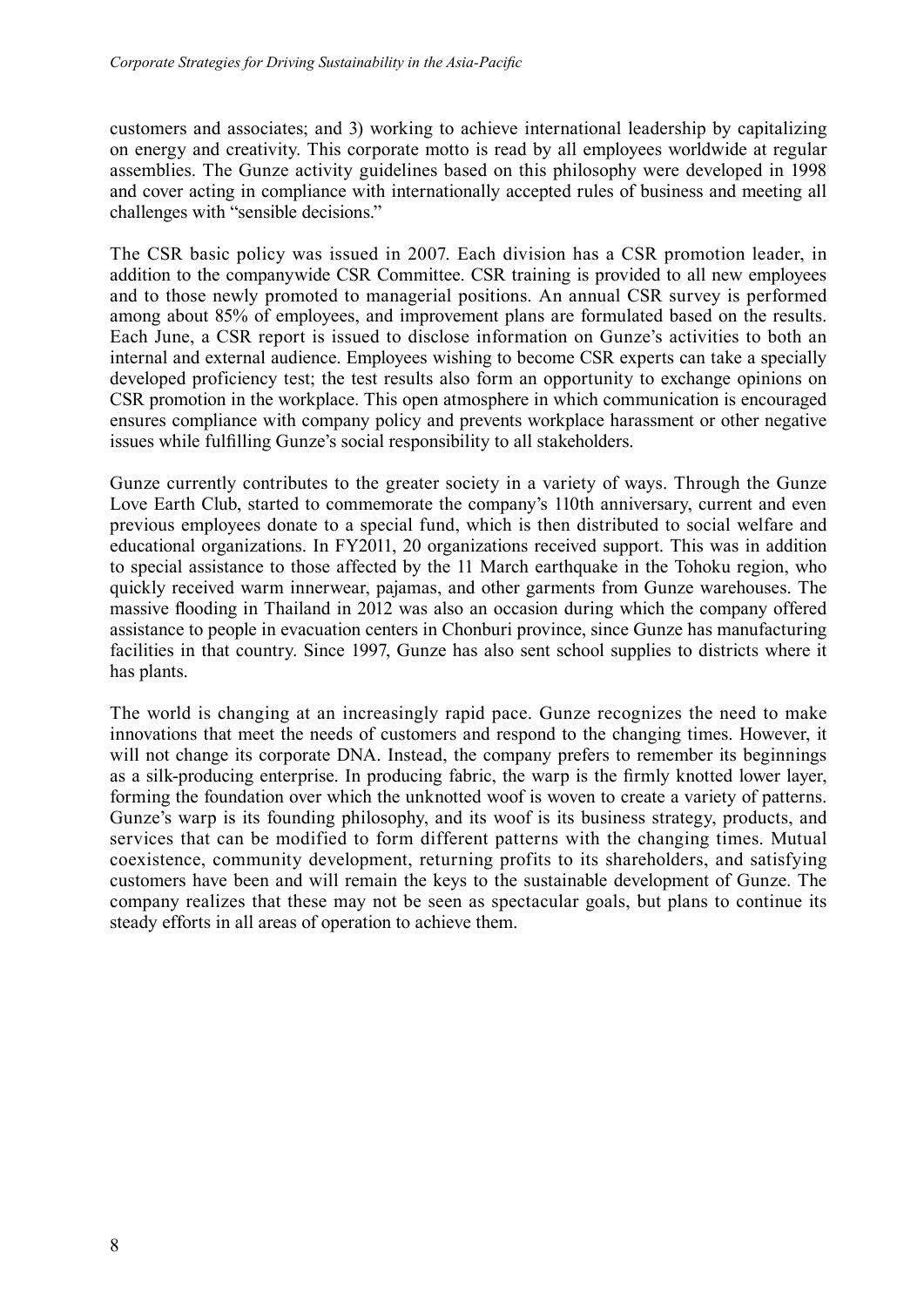*Keishi Ikeuchi President Ikeuchi Towel Co., Ltd.*

In a market where 80% of towels are imported, starting in 1992 Ikeuchi Towel (IKT) evolved a business model based on "maximum safety and minimal environmental impact." Following that creed allowed the company to stop producing towels for other brands, including high-end European designers, and concentrate on producing its own brand of organic cotton towels sold directly to retailers. IKT now holds a significant domestic market share and its products have met enthusiastic reception abroad. It is the only towel maker that has maintained ISO 14001 and 9001 environmental and quality standards for over a decade.

IKT's path was not always smooth. The decision to market its own towel brand, which had previously made up only 1% of total production, was prompted by what could have been a financial disaster. A trading company that handled IKT's sales was forced into bankruptcy in 2003, which in turn caused huge losses to IKT. Retail customers rallied in support, however, with many asking exactly how many towels they needed to order to help keep IKT afloat. The company's main bank and creditors were so impressed by the level of support offered that they also stepped in to help restructure IKT.

Since that turning point in 2000, 90% of IKT's production has been organic cotton towels. Their maximal safety is certified under the international Oeco-Tex class 1 standard, the highest possible, which covers raw materials, final products, and all chemicals used in the manufacturing process. Similarly, the cotton thread used is certified as organic under the strict European standard from the cotton fields to the spinning factory. The raw cotton comes from India and Tanzania, where it is grown under fair trade practices. In addition, for the past 11 years, 100% of the electricity used in IKT factories is generated by windmill under a longterm contract with Noshiro Power Company in Akita prefecture. In 1993, an interworks dyeing factory was set up so that the effluent treatment system could meet the highest environmental standards. Effluent from the dyeworks is treated so extensively that it is equivalent to freshwater at the final stage, as required for factories on the Japan Inland Sea.

The concept of minimal environmental impact extends beyond the cotton fields and factory. Quality is also an important element. Quality and care for the environment are seen as two sides of the same coin by IKT. Products may be organic, but if they do not have a long life span they will still overuse resources. IKT organic cotton towels are prized by consumers for their good design, high quality, and the fact that they can be used for years.

IKT President Keishi Ikeuchi believes that it is easier for smaller companies to ensure that their activities are environmentally friendly. Unlike larger enterprises that have separate corporate social responsibility units to identify ways in which they can give back to their communities, IKT's production activities themselves reduce burdens on the environment. In the belief that small actions can collectively make a difference, each year all IKT employees announce three individual environmental objectives; for example, President Ikeuchi does not drink from PET bottles, eats only locally produced food, and does not use hotel toiletries when traveling.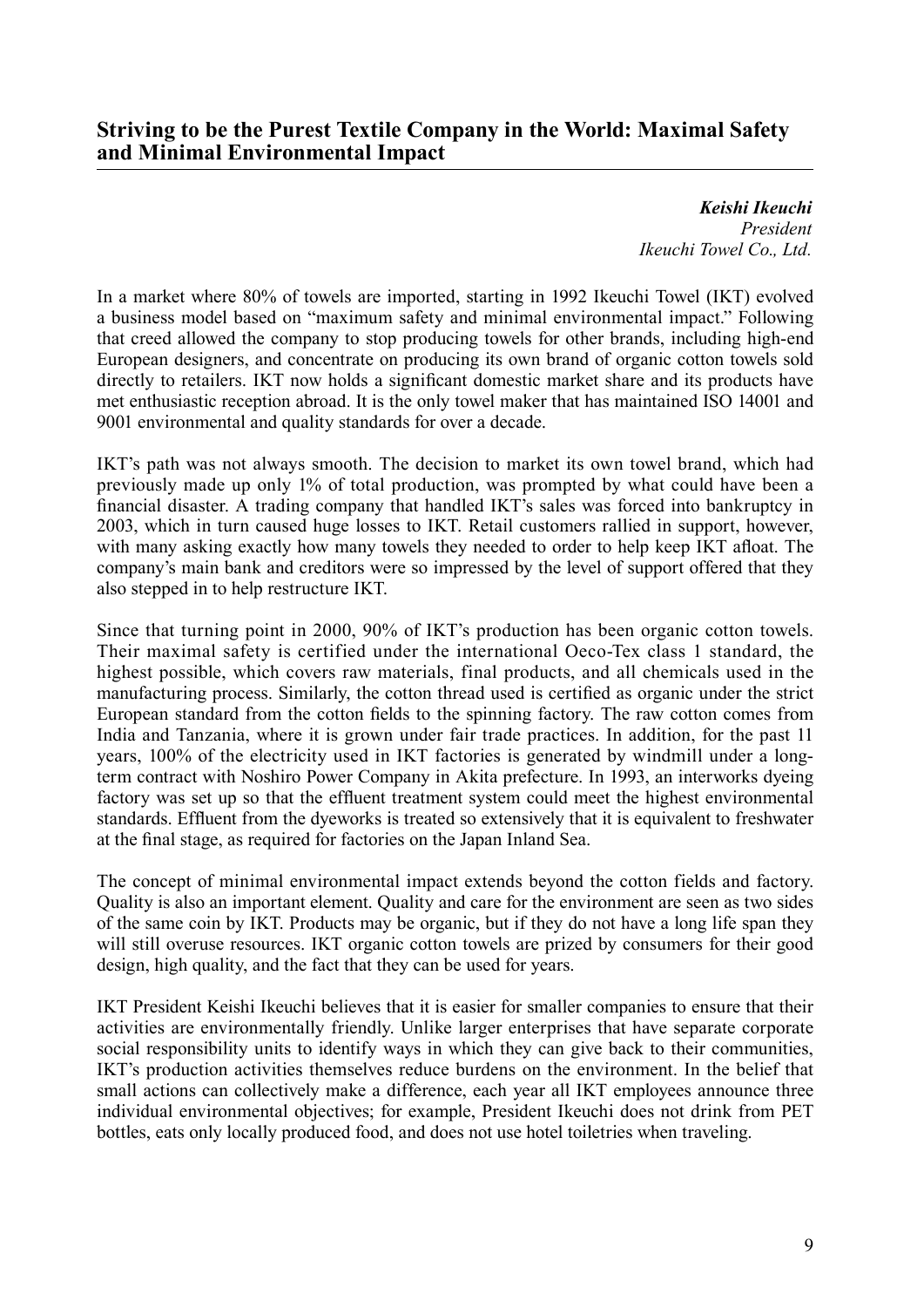President Ikeuchi urges other small businesspeople from Japan to look beyond the domestic market by attending trade fairs abroad. He cites the contractual nature of business in countries like the USA, UK, and others as eliminating potential uncertainty about being able to collect on orders received from such venues. This advice would also apply to other countries in the Asia-Pacific. After winning an award at the New York Home Textiles Show in 2002, IKT towels were carried by ABC Carpet, a leading US interior store. Other awards at trade shows in New York and London followed. IKT management realizes that the awards were powerful marketing tools.

The Japanese media have also been instrumental in publicizing IKT's philosophy of quality. In 2003, then Prime Minister Koizumi ended a policy speech by commenting that a very small towel maker's president had found a market in the USA, which received widespread coverage. In 2011, the company was mentioned on a late-night business-oriented TV program. Its website received 5 million hits that same night, and the next day long lines of consumers formed at retailers carrying IKT products, with two months' supply of inventory selling out completely at each shop.

The newest sales concept of IKT is Cotton Nouveau, which started in 2011. Cotton from a single year's Tanzanian harvest is made into towels of absolutely uniform quality. In the first year, 10,000 Cotton Nouveau towels were sold in Japan; President Ikeuchi planned to show them at a US trade fair in 2012 and to start selling them internationally with the 2013 cotton harvest.

IKT will continue to produce towels of the same timeless design while improving quality and increasing the number of consumers who use them. President Ikeuchi promises that the company's message will remain the same: achieving maximum safety and minimal environmental impact.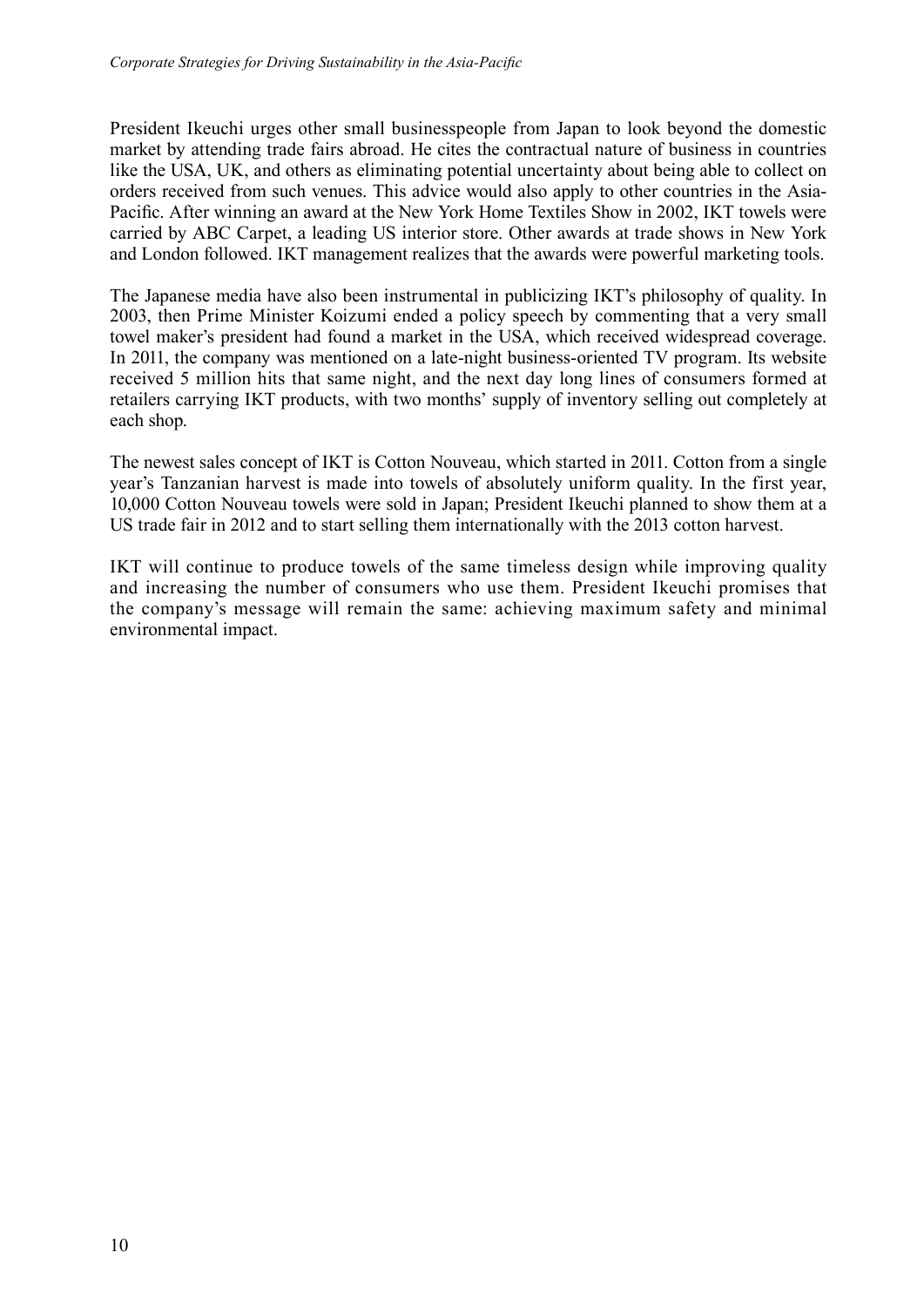*Takeji Kitamasu General Manager, CSR Department Suntory Holdings Ltd.*

Since its founding in 1899, Suntory has pursued a three-pronged corporate philosophy: maintaining a "go-for-it" spirit; sharing profits with society; and coexisting with nature. Following that philosophy allowed the Suntory Group to grow into 199 companies with more than 25,000 employees worldwide. Ordinary profit of JPY110 billion was generated in 2011. Suntory's main business is food and beverages, accounting for 93% of sales, with restaurants, florist operations, and fitness clubs accounting for 7%. It has business operations in Oceania, PR China, the Republic of China, Singapore, Thailand, and Indonesia, where it ties up with strong local partners.

Suntory's corporate social responsibility (CSR) activities have a long history. In 1921, it started a welfare foundation that operated a free clinic. Today, social contributions take the form of nursing homes for the elderly, educational grants, the Suntory Museum of Art, the famed Suntory Hall for classical music, sponsorship of sports teams, the Suntory Music Foundation, Suntory Culture Foundation, safe-driving campaigns, and many others.

Because food and beverages are so heavily dependent on water, the Suntory Group's CSR vision has been "bringing water to life" since 2005, when a CSR Department was officially set up. This slogan has three meanings: 1) respectful use of water; 2) becoming an invigorating force like water to contribute to society; and 3) having employees who are as dynamic, flexible, and adaptable as water.

In terms of respectful use of water, Suntory's strict in-house purity standards exceed governmental standards. Cleaning and cooling rely on recycled water. Different processes in the factories have specific requirements for water purity, maximizing the reuse and recycling of groundwater, which is used instead of tap water. All water is purified and monitored for 24 hours before being discharged into the environment. Overall water use has been successfully reduced by 50% since 1990.

In addition, Suntory recharges its groundwater resources by creating "natural water sanctuaries," i.e., 7,000 hectares of managed forests where biodiversity is maintained, flooding and landslides are prevented, and tree growth is carefully monitored. While forestry professionals play the main role in the natural water sanctuaries, all Suntory Group employees spend a few days every year in forest conservation activities. In addition, as part of educational CSR outreach, Suntory hosts school field trips in its bottled water plants and then takes students on tours of managed forests to explain the need for conservation. Approximately 12,000 students have participated in this program so far. Lecturers also visit schools to speak on conservation efforts.

Suntory recognizes that a healthy water supply depends on a clean atmosphere, which requires its operations to use fewer resources and result in less harmful emissions. In addition to limiting water consumption and recharging groundwater,  $CO<sub>2</sub>$  emissions have also been reduced by about 60% per unit of production through the use of liquid natural gas and solar energy. Suntory revamped its distribution logistics after determining that larger trucks emitted less CO<sub>2</sub>. Currently, 35% of products are shipped by rail or sea, which have lower emission rates than land transport. The group also pioneered integrated transport arrangements to avoid empty trucks or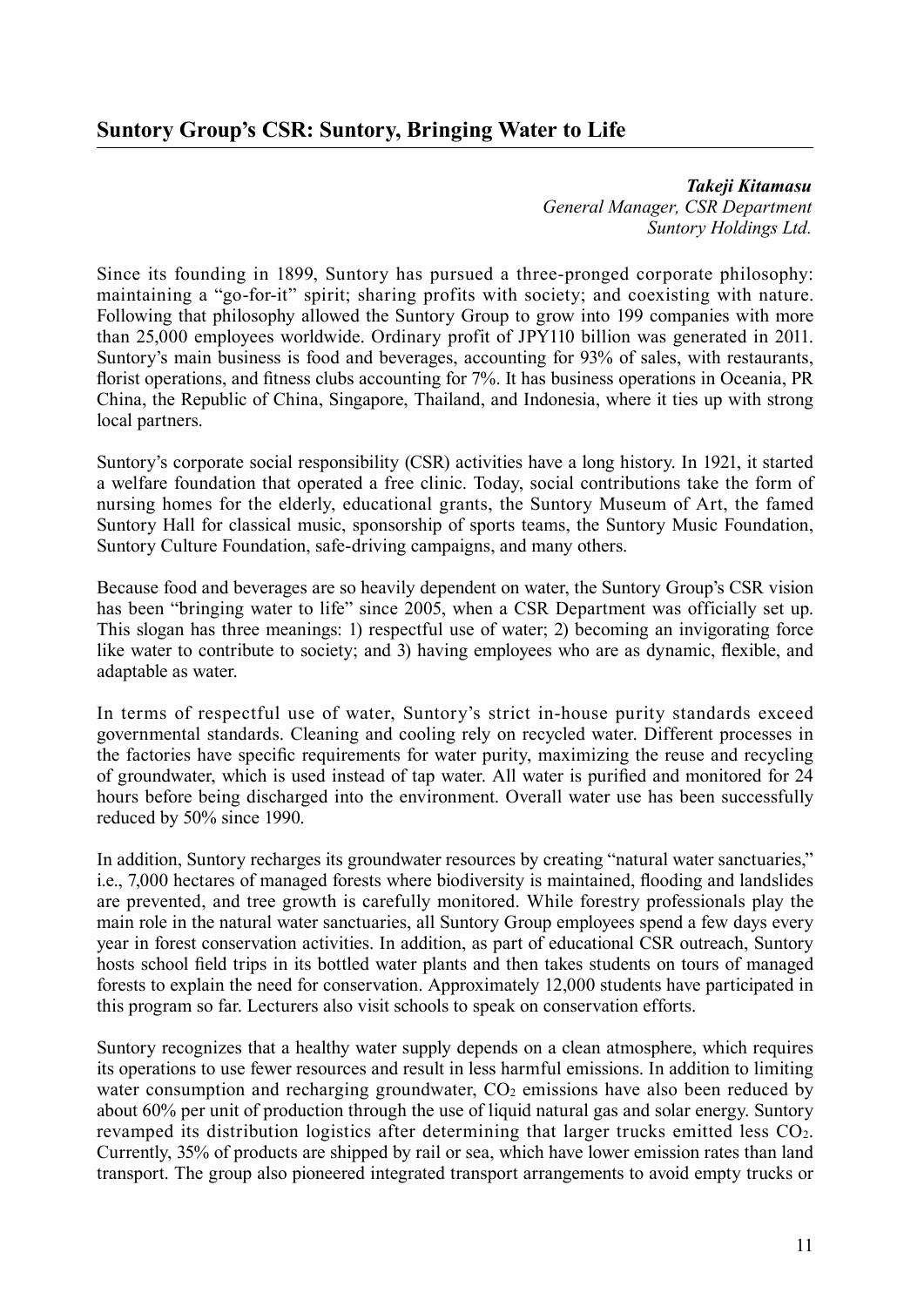containers on return journeys. This involves tie-ups with electric equipment companies or even with competing beverage companies.

As Japan's largest producer of bottled water and leading maker of other nonalcoholic beverages, Suntory has made significant efforts to improve PET bottles to reduce their environmental impact. Changing the bottle labels from the traditional shrink-wrap to an innovative roll-type label enabled the company to cut  $CO<sub>2</sub>$  emissions from labeling by 18%. Compared with 2005, current PET bottles now weigh less than half, meaning that  $CO<sub>2</sub>$  emissions in manufacturing the bottles were also cut by 50%.

In 2011, Suntory introduced the P-ecot bottle for its nonalcoholic beverages, which weighs only 13.5 g. It was the first in the industry to develop the technology for recycling used PET bottles into new ones, or even into work uniforms and auto parts. This technology reduces the amount of petroleum-derived material in each bottle by  $90\%$  and  $CO<sub>2</sub>$  emissions by 60%. It is currently working on a method to use biomass to produce bottles, which will not involve the use of any petroleum-derived materials.

Japan has an estimated 2.5 million vending machines for food and beverages alone, which use significant amounts of electricity and emit CO<sub>2</sub>. Suntory devised a more eco-friendly type of vending machine equipped with a heat pump that slashes  $CO<sub>2</sub>$  emissions by 49%. That vending machine model is being rapidly introduced nationwide. The group continues R&D to come up with even better types of beverage bottles and the vending machines in which they are sold.

Along with its planned CSR activities, the Suntory Group is a rapid responder to emergencies. Examples were earthquakes in Chile, Haiti, New Zealand, and the Tohoku region of Japan and the 2011 flooding in Thailand. Suntory sent contributions and supplies to the people affected by those disasters as soon as was possible.

CSR reports and group profiles are issued annually to let the public, partners, and suppliers know about all of Suntory's efforts to give back to communities and help conserve the environment. Surveys conducted by third parties continue to show that the public ranks the group in the top 10 in terms of trustworthiness. Suntory's aim is to gain even more trust and continue to be the type of company that protects the environment and operates sustainably.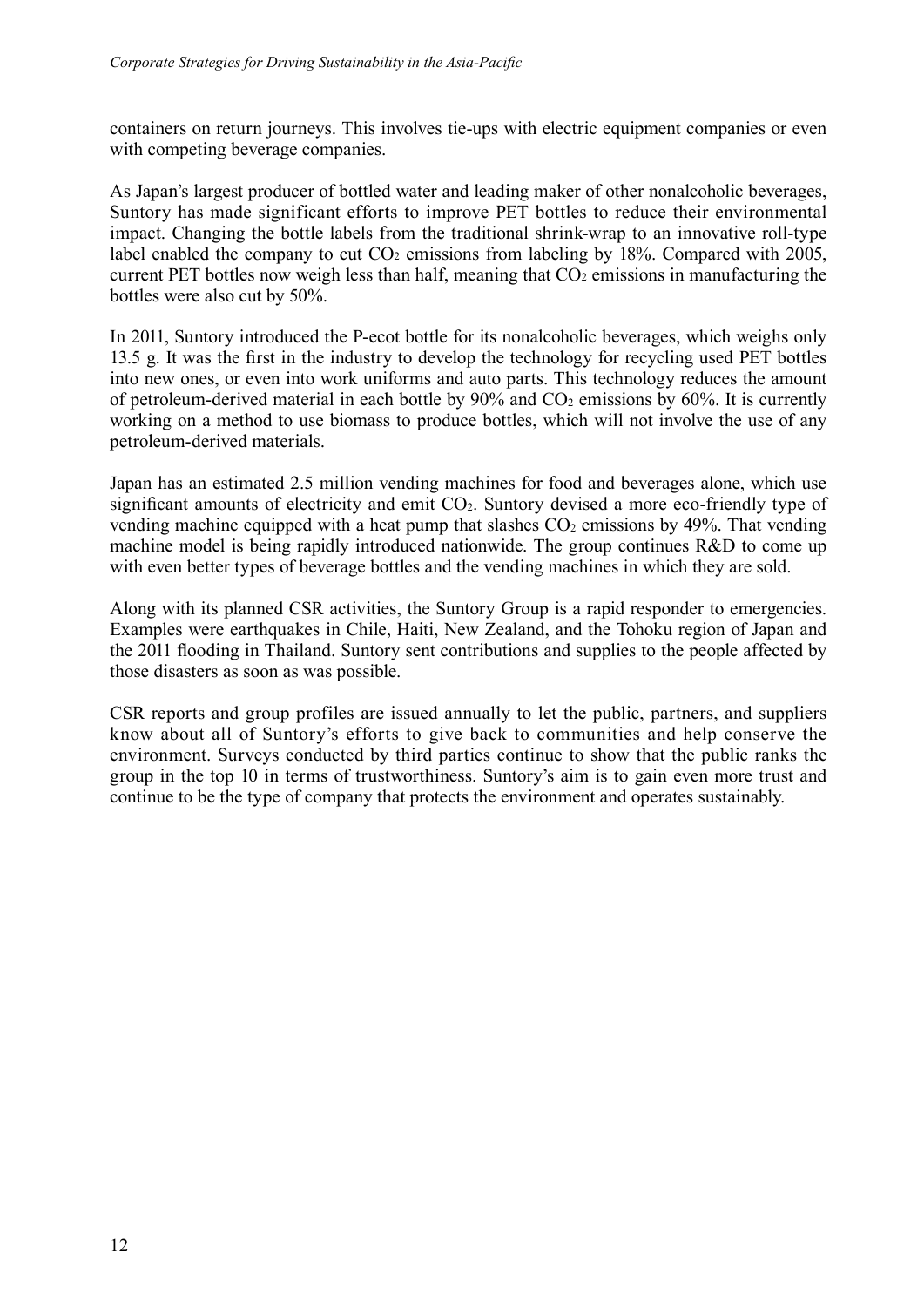*Nora Abd Manaf Senior Executive Vice President and Head, Group Human Capital Malaysian Banking Berhad*

From 2008, Malaysian Banking Berhad (Maybank) has been going through a transformation. An analogy of Maybank's transformation and progress since 2008 commonly used by the staff (called "Maybankers") is that of "Maybankers changing the tires and wipers, and tuning the engine of a fast moving racecar while it is speeding and winning the laps." There are no pit stops in organizational change as you can't call a time-out from the race and the competition. Organizations need to be able to transform to achieve superior performance regardless of the challenges in the market conditions. When Maybank was started in 1960 by its visionary leader, Khoo Tek Puat, it was called the Coffeeshop Bank and faced competition from established financial giants like Standard Chartered Bank and HSBC. Against overwhelming odds, the bank was successful and continued on to become the number one bank in Malaysia, registering double digit growth until a few years before 2008.

However, growth did slow in the late 1970s, and it was realized that an injection of capital was required. That came from a government-linked investment arm called Permodalan Nasional Berhad, which became a major shareholder. With its larger capital base, Maybank continued to grow. It has become the largest bank in Malaysia, no. 4 in Southeast Asia, and no. 134 globally, with an AAA credit rating from Moody's. Maybank is aggressively pursuing growth and has operations in London and New York, and 2,200 other offices in 17 countries. The recent acquisitions of BII and Kim Eng positioned Maybank as a leading regional player. There are nearly 400 branches in Malaysia and 300 in Indonesia. Staff worldwide now number approximately 45,000. In 2010, Maybank achieved USD1 billion in profit after tax for the first time and current total assets exceed USD350 billion. Shareholders number more than 10.5 million and the bank serves over 22 million customers.

However, by the mid-2000s, the Maybank's financial and non-financial indicators were showing a downward trend, while the competition was accelerating their growth, which was one of the drivers for it to implement its transformation plan in 2008. Customers were starting to give feedback that Maybank was not as welcoming and hungry for business. The board of directors concluded that urgent changes were needed and the bank started on its transformation journey.

The new mission of Maybank is "humanizing financial services across Asia" and was communicated last year in 2010. The pillars of its corporate social responsibility (CSR) program are serving the community, the workplace, and the marketplace while caring for the environment. People development is the underlying internal goal. It is believed that if every Maybanker embraces those corporate values, that they will be transferred to their community, whether formally or informally, in a sustainable manner. Each proposed initiative is examined in light of the four pillars and mission of humanizing financial services.

Humanizing financial services translates into a corporate strength. For example, Maybank endeavors to provide financial services across a spectrum of people including "making the unbankables bankable." This means that it will endeavor to find ways to provide financing accessibility to people in the society, balancing strong risk management with enabling people with prior poor credit history to be able to secure financing, provide there are evidences of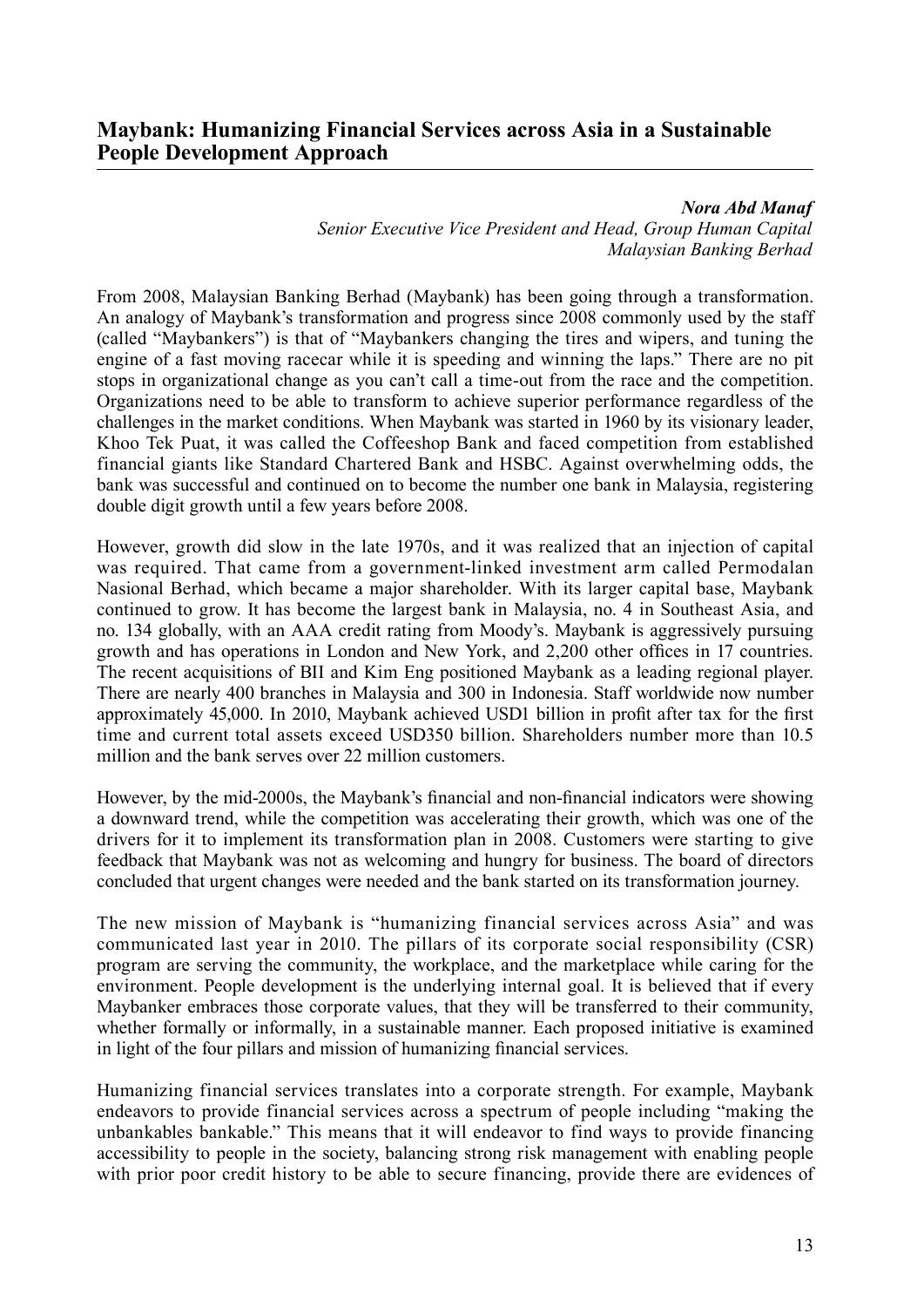improving situation management. Maybank's overall intention is to raise the overall socialeconomic conditions and contribute towards the nation's wealth creation.

The Tiger is Maybank's logo. It symbolizes the group's core values of Teamwork, Integrity, Growth, Excellence and efficiency, and Relationship building, which has the acronym of TIGER. Maybank's CSR program is called Cahaya Kasih, and it makes contributions towards the preservation of these magnificent animals and their habitats. At present, Maybank undertakes around 70 CSR initiatives annually, which focus on abandoned children, senior citizens, and scholarships for training/retraining in co-operation with government-linked programs for students. Starting in 2010, scholarships for study abroad have also been granted. In addition, there is a Global CSR Day each year in all Maybank branches, where employees choose a cause to volunteer for.

The Maybank transformation also extends to internal practices. A Career Transitioning Center (CTC) was set up to assist employees in finding new positions where their performance had indicated that they were not in the right positions. Over 70 employees have been successful retrained and re-deployed under the CTC.

Unlike most organizations, Maybank performs surveys both externally and internally to determine how it is serving its customers and to understand how it could meet employees' needs better. The internal survey results were poor when the surveys started in 2008, with only 20% reporting that they were happy in their jobs. That has now improved to a 40% satisfaction rate. Partly as a result of these surveys, a culture of measurement is now in place. All units enter data in a compulsory "performance dashboard," allowing benchmarking over time and among different areas of operations as well as against global high performing companies. For example, at the beginning of the transformation in 2008, Maybank was at the  $77<sup>th</sup>$  percentile in its employee engagement survey, against the global high performing companies' benchmark at the  $83<sup>rd</sup>$  percentile. It has now, however, improved to the  $85<sup>th</sup>$  percentile (2012).

Currently, the bank is addressing two key areas to position itself as a leading Asian Financial Services institution: 1) the need to be more efficient and effective; and 2) the need to be innovative in the financial services offered. Maybank continuously tracks and measures world standard efficiency rates and product bundling solutions, and is constantly pursuing continuous improvement. The sustainable culture of measurement now in place ensures that Maybankers understand the bank's current position and what needs to be done to transform itself into a global high performing organization.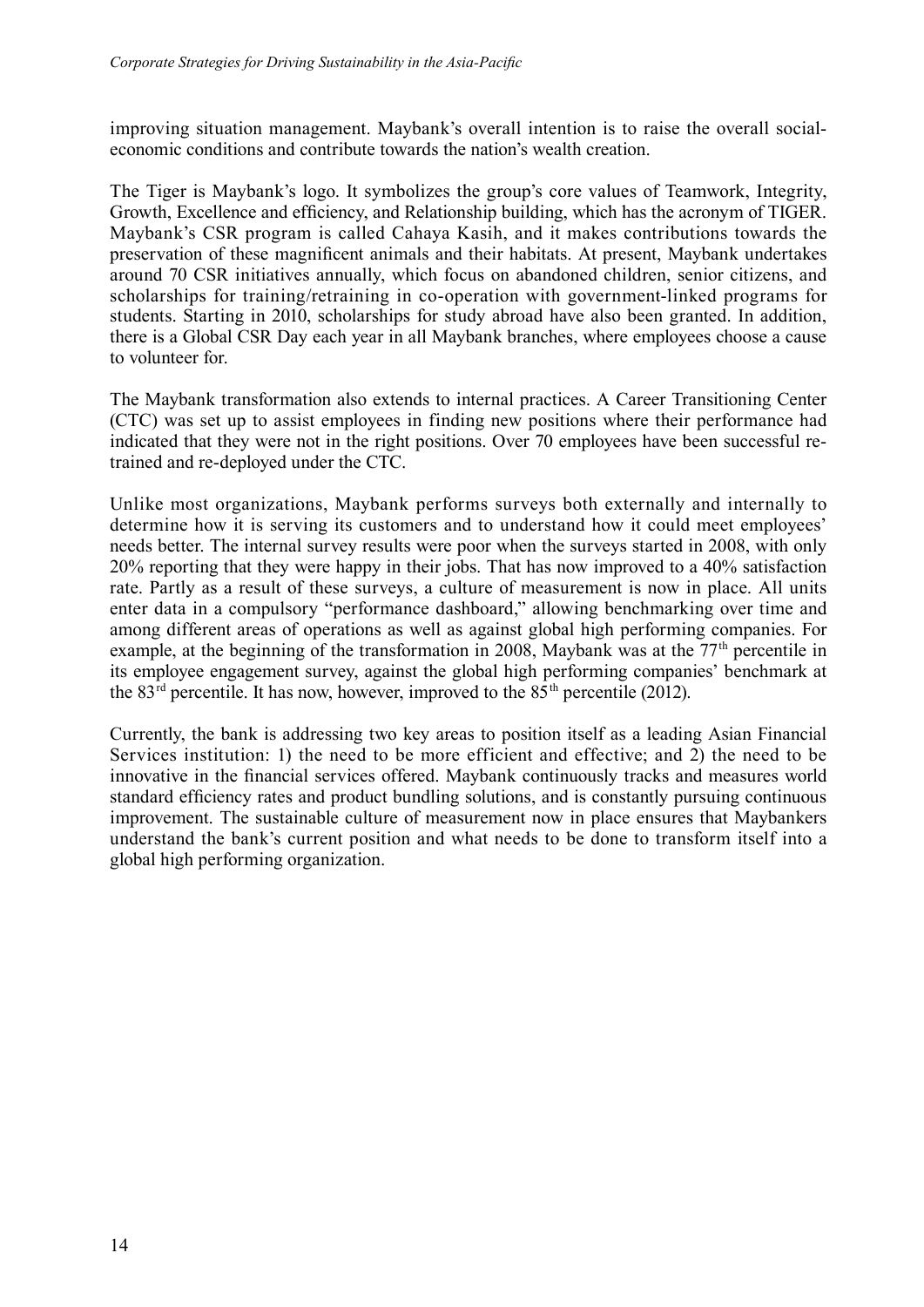#### **Latest Currents in Corporate Social Responsibility**

#### *Professor Yoshihiro Fujii*

*Sophia University Graduate School of Global Environmental Studies*

Corporate social responsibility (CSR) has been discussed since at least the 1900s. When Henry Ford introduced assembly-line mass production in 1908, he declared that it was not enough for the Ford Motor Co. simply to make a profit; it should also work for the laborers and contribute to society. The successive waves of globalization in the modern era have led to the evolution of the current concept of CSR.

In post-World War II economic development, the first wave of globalization was heralded by the process of vertical integration in manufacturing from the 1960s until the late 1980s. Political developments such as the fall of the Berlin Wall, breakup of the former USSR, and expanded EU membership in Europe contributed to globalization. This meant that the more developed nations took advantage of low labor costs in the developing nations to build manufacturing facilities there and market their products to the entire world. The connections created by vertical integration also caused friction as differences in labor standards, cultures, and political systems were seen in stark contrast. Companies in developing countries generally ignored those differences and focused solely on offering low labor costs, sometimes to the detriment of social good.

As Nobel laureate in economics Prof. Paul Krugman (1994) [1] pointed out in *The Myth of Asia's Miracles*, Asian growth in the 1980s and early 1980s was based on capital invested by developed nations in manufacturing plants located in less developed ones. This did not result in productivity growth in the host nations and hindered overall socioeconomic progress. Corporations such as Nike recognized this problem, and steps were taken by many to practice CSR for the benefit of workers and local societies.

With the second wave of globalization from the 1990s, the developed nations made the switch from manufacturing-based to service-based economies, relying mainly on distribution, finance, and IT for growth. Financial institutions in particular underwent very rapid global integration, which later caused problems we are still seeing in the form of the European debt crisis and others. The principles of responsible investment (PRI) proposed by the UN were one direct result of the evolution of CSR during the second wave of globalization.

Another result of the second wave was the development of ISO 26000, which was published in 2010, in an attempt to define the principles and standardize the concept of CSR. Intensive discussions among representatives of developed and developing countries, corporations, NGOs, and other stakeholders were conducted before ISO 26000 was finalized. A publication in the *Harvard Business Review* in late 2006 had a major effect on those discussions, changing the way many viewed CSR. In their paper *Strategy and Society: The Link between Competitive Advantage and Corporate Social Responsibility*, Porter and Kramer (2006) [2] argued that CSR activities must both contribute to society and raise the corporate value or they cannot be sustainable.

That paper led to the idea that CSR must be integrated into the core activities of businesses. In addition, investors and customers should be made fully aware of CSR activities through integrated reporting of financial and other information, including PRI compliance. CSR should therefore not be viewed as a cost but as part of strategic decision making by top management to create corporate value while sharing profits with society and communicating openly. Because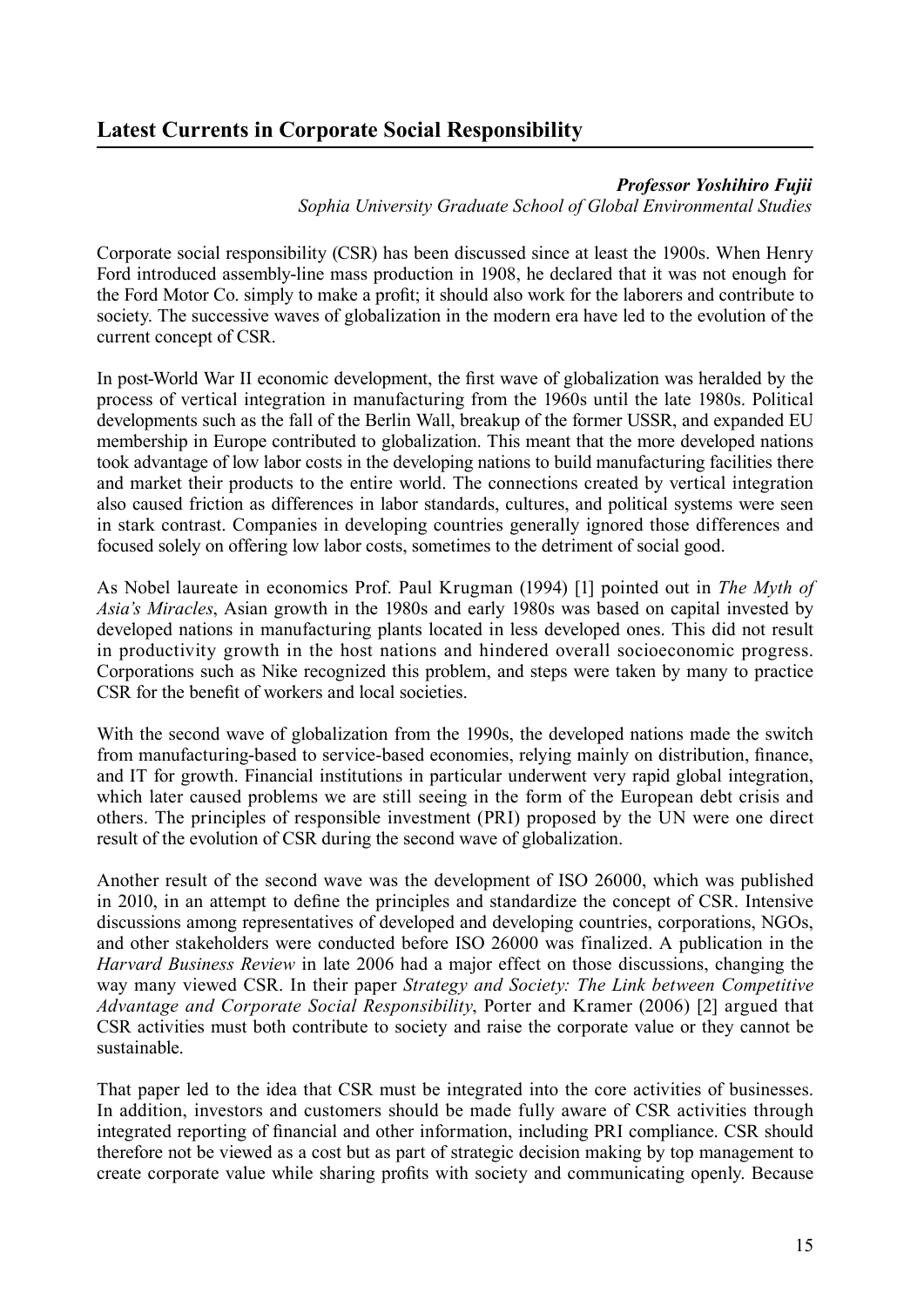each company is different, CSR activities must also be developed individually as appropriate to the core values, stakeholders' values, and local environment.

Three examples of innovative, strategic CSR programs are those undertaken by Nestle, Unilever of India, and Vodafone. The food industry giant Nestle supports good farming practices and promotes nutrition and water conservation in developing countries. This gives Nestle a supply of healthy, safe raw ingredients for its products while creating new consumers and markets.

Unilever of India hit upon the idea of selling smaller-sized packs of detergents and shampoos at a correspondingly lower cost. To do that, it trained women in rural areas in the appropriate use and sales of its products, giving them productive employment and social empowerment in their communities while contributing to better hygiene. That CSR program also results in enhanced brand value among an informed customer base.

Focusing on developed rather than developing markets, Vodafone of the UK recognized that the elderly and people with disabilities were at a disadvantage when it came to using mobile phones. It therefore devised new phone models with larger pushbuttons and bigger screens to accommodate that group. Since demographically the elderly segment is growing in all developed markets, this new product range will continue to attract new customers who appreciate the mobile communication access provided by Vodafone.

Putting the ISO 26000 standard into practice in daily operations is not easy for many companies, however. It may be difficult to balance the seven elements of human rights, labor practices, the environment, fair operating practices, consumer issues, community involvement, and organizational governance with the core business activities. For example, a 2011 survey showed that most Japanese companies are aware of what needs to be done to protect the environment while conducting business, but the human rights or labor practices elements in an international setting may be less clear to them. With time, more examples of appropriate CSR practices, and further evolution of the CSR concept, such difficulties should be resolved for the benefit of all.

If activities performed by a company increase its value as a business, do not harm the environment, and contribute to society, and if those are communicated openly to stakeholders along with full financial disclosure through integrated reporting, then it has put in place a meaningful, strategic CSR program.

#### *References*

- [1] Krugman P. The Myth of Asia's Miracles. Foreign Affairs 1994; 73(6): 62–78
- [2] Porter M.E., Kramer M.R. Strategy and Society: The Link between Competitive Advantage and Corporate Social Responsibility. Harvard Business Review 2006; 84(12): 78–92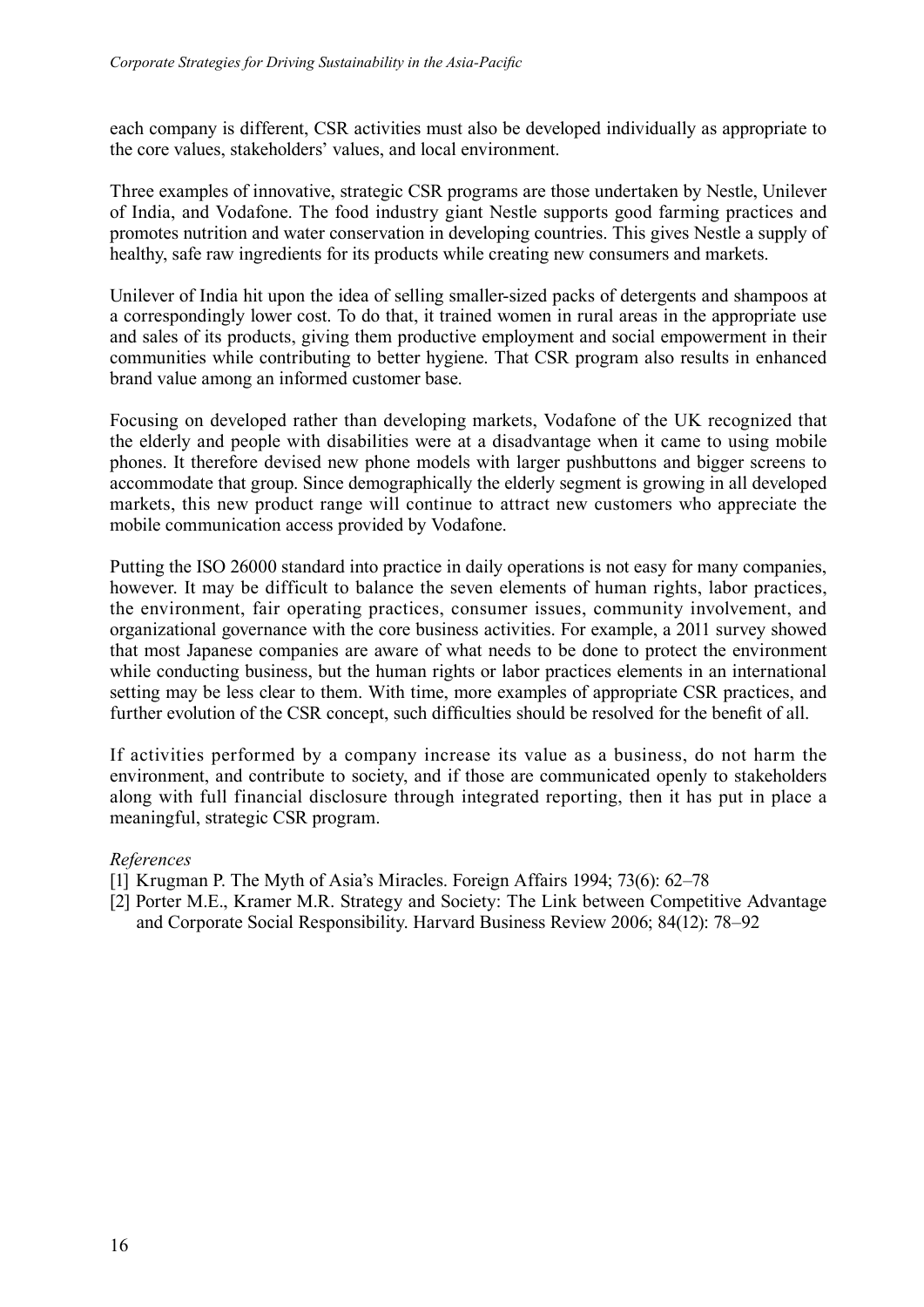*Yumiko Yamashita*

*Program Officer, Industry Department Asian Productivity Organization*

As the sole international organization dedicated to improving productivity as a way to contribute to the sustainable socioeconomic development of its 20 members in the Asia-Pacific, the Asian Productivity Organization (APO) is constantly alert to new trends in the business world. Starting in the 1980s, the concepts of productivity, profitability, and how business should be carried out began to change. First in Europe and then in other regions, people started to realize that not only economic figures but also social elements drive overall productivity. There was a shift from an input-oriented economic viewpoint to one that took into account sustainability, governance, ethics, and social responsibility. This obviously had an impact on APO member countries in the globalizing economy.

The APO had been examining linkages between sustainable socioeconomic development, productivity, and the environment, particularly under its Green Productivity (GP) program initiated in 1994 in response to the 1992 Rio Earth Summit. In 1996, the APO and International Labour Organization performed a joint survey to determine the economic, legal, and regulatory conditions in member countries that might affect corporate social responsibility (CSR) activities. The results are compiled in *Productivity and Quality Management: A Modular Programme* (Prokopenko & North, 1996) [1], a reference publication available for free download at www. apo-tokyo.org.

One of the first projects conducted by the APO specifically in the area of CSR was on SA 8000, the social accountability guidelines published in 1997. Introducing SA 8000 to member countries through a seminar, training course, and web-based e-learning course created a regional common understanding of how CSR helps to raise productivity and make enterprises competitive in a sustainable manner. In 2004, the APO organized a study mission to the UK, at that time a leader in incorporating CSR into industry. Subsequently, when it was demonstrated that EU-based companies with a CSR strategy outperformed those that did not, the APO sent a mission to the UK, France, and the Netherlands in 2008 to examine the best European examples of CSR strategy.

The APO Top Management Forum in 2005 addressed CSR from the conceptual perspective of developing a common agreement on why it is important, how it relates to environmental management, how it can contribute to more profitable corporate management, and the idea of socially responsible investment. That was still in the early stage when APO member countries were just beginning to incorporate CSR into their productivity strategies.

The most recent APO efforts in CSR have focused on ISO 26000. Two projects were held in 2011 because member countries had become very aware of the concept of CSR and why it is important and were eager to learn the basics of ISO 26000. An e-learning course in May 2011 was followed by an advanced seminar. Those enabled participants from APO members to develop strategies to introduce the standard into the activities of their own organizations. The APO's GP program has broadened in scope over the years to include ecodesign, green procurement, greening supply chains, and material flow cost accounting. The APO believes that GP is very relevant to CSR efforts since it encourages the incorporation of sustainability and sound environmental management in development policies.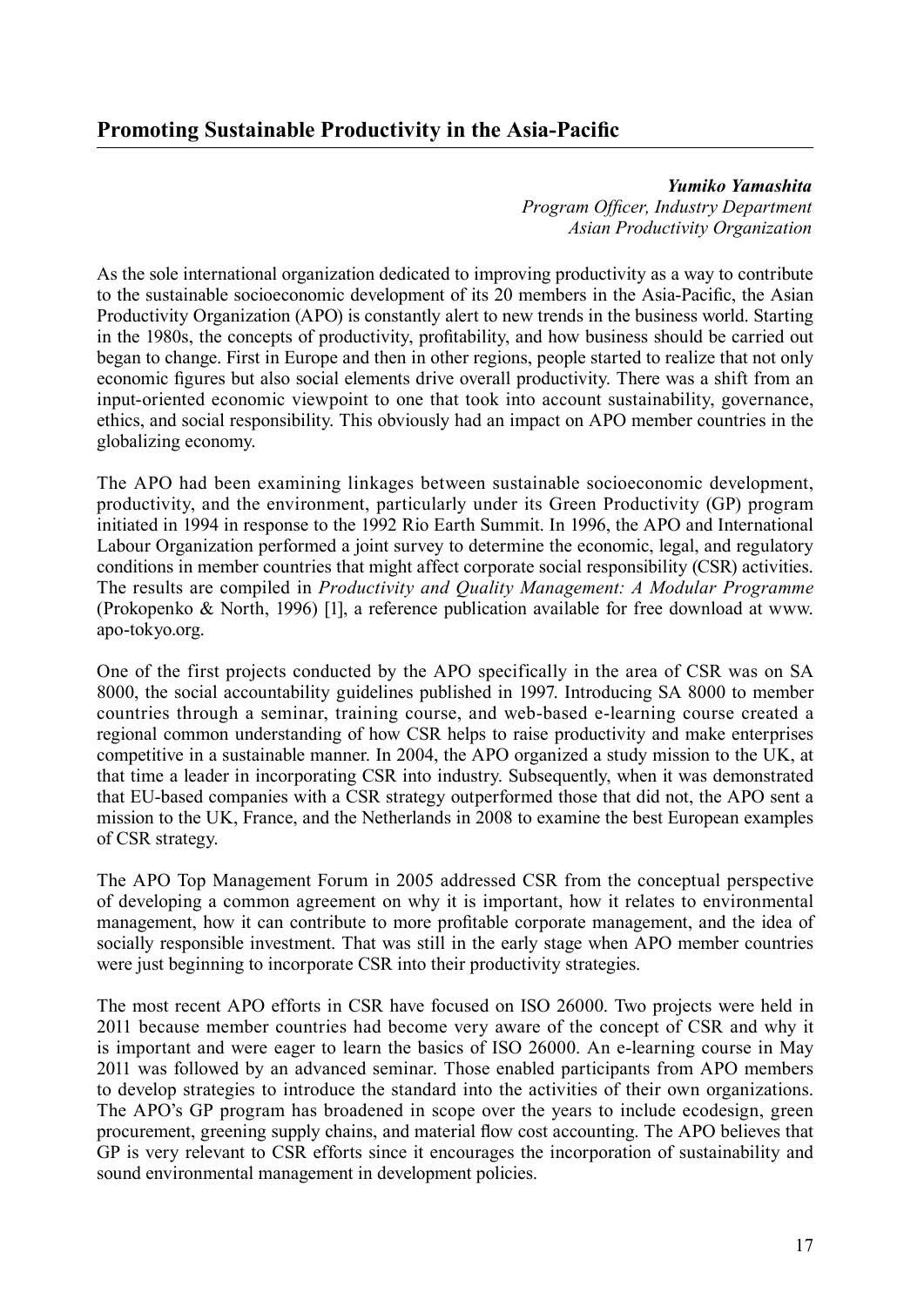The 28th Top Management Forum in 2012 represents a further effort by the APO to study the features of CSR practices undertaken by leading enterprises for sustainable productivity improvement. It is important to share best practices among top executives to encourage a culture of social responsibility within organizations, which will in turn lead to the adoption of those best practices at the national and regional levels. Through the 2012 Top Management Forum, the APO hopes to discover how organizations interpret their roles in society and then decide how to contribute in socially responsible manners. It is hoped that the speakers will give those attending the forum successful examples of management models for integrating CSR into daily business activities. The 37 participants representing different sectors are also asked to share their experiences in promoting and practicing CSR and disseminate the ideas explained during the forum in their own countries.

In the 1987 report of the Brundtland Commission under the UN World Commission on Environment and Development called *Our Common Future* (Brundtland, 1987) [2], it was stated that, "No single blueprint of sustainability will be found as economic and social systems and ecological systems differ widely among countries. Each nation will have to work out its own concrete policy implications. Yet, irrespective of these differences, sustainable development should be seen as a global objective." This could also be applied to the Asia-Pacific region. Each APO member must devise its own policies on and strategies for CSR while seeking to reach the common objective of achieving sustainable development. The APO will continue to assist its members to do this by providing a platform for regional exchange of best practices in CSR and conducting research to determine how CSR can best be integrated into business operations to benefit the productivity movement in the region as a whole.

#### *References*

- [1] Prokopenko J., North K., Productivity and Quality Management: A Modular Programme. International Labour Organization, Geneva, and Asian Productivity Organization, Tokyo; 1996.
- [2] Brundtland G.H. Our Common Future: World Commission on Environment and Development. Oxford: Oxford University Press; 1987.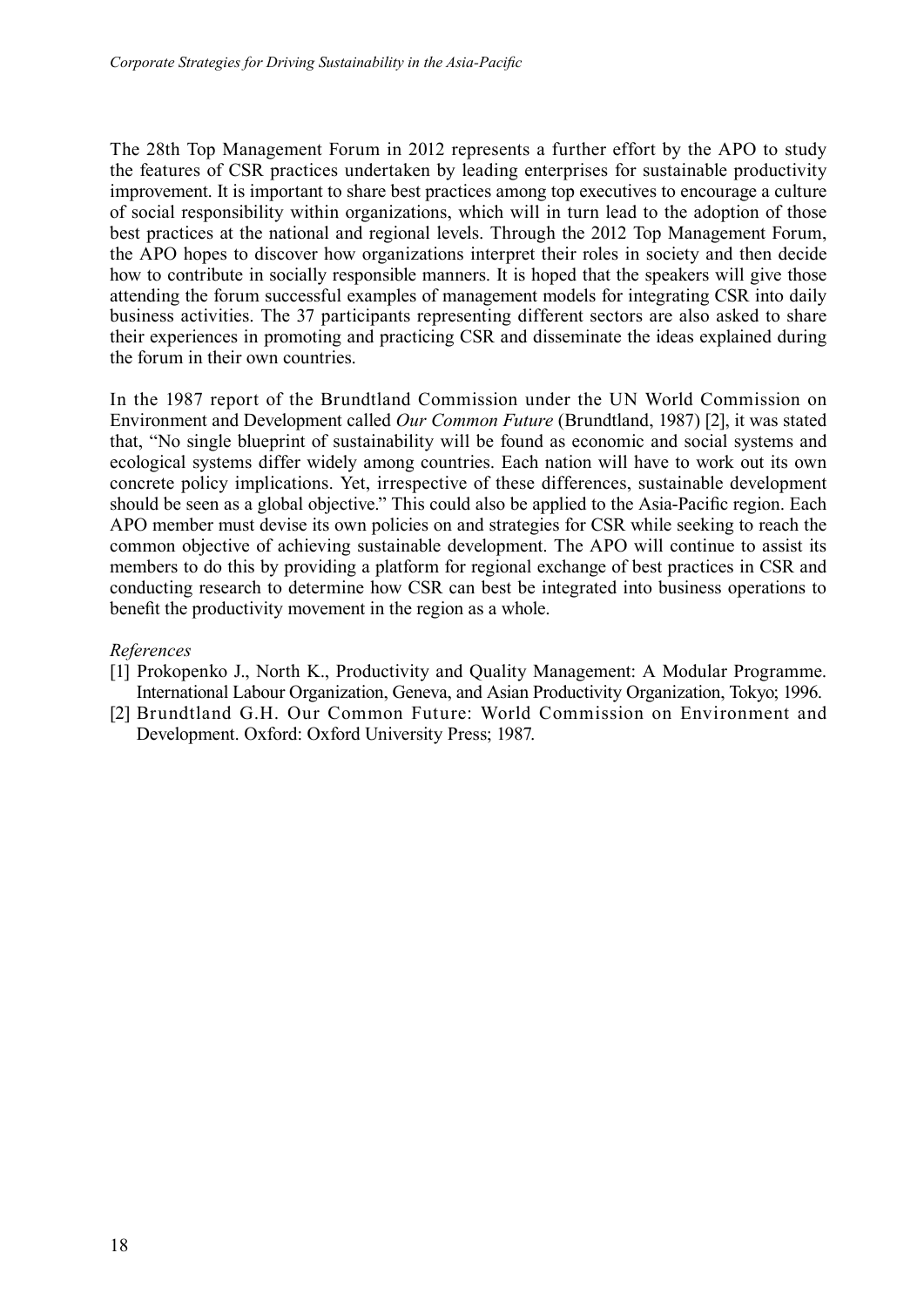## II

## Appendix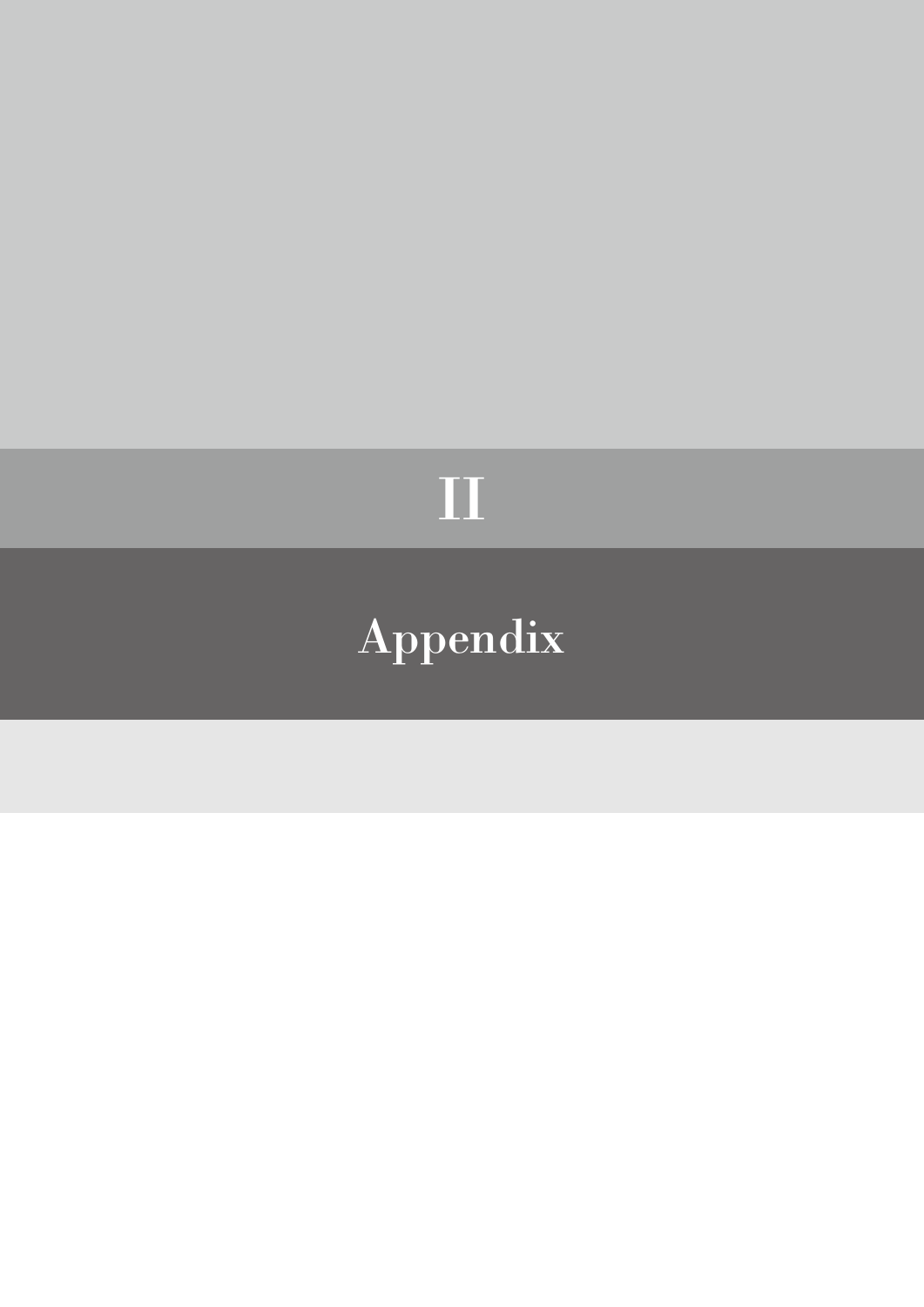#### **Top Management Forum on Corporate Strategies for Driving Sustainability in the Asia-Pacific** (13–15 February 2012, Kyoto, Japan)

#### **LIST OF SPEAKERS**

#### **Ms. Junko FUKASAWA**

Senior Managing Director Human Resources Division, Public Relations Department, Advertising Department, Social Contribution Department Pasona Group Inc.

**Ms. Kimie IWATA**  Executive Vice President and Representative Director Shiseido Co., Ltd.

**Mr. Hiroyoshi KANAI** Managing Director and Chief Corporate Social Responsibility Officer GUNZE LIMITED

**Mr. Keishi IKEUCHI** President IKEUCHI TOWEL Co., Ltd.

#### **Mr. Takeji KITAMASU**

General Manager CSR Department Suntory Holdings Limited

#### **Ms. Nora Abd MANAF**

Senior Executive Vice President and Head Group Human Capital Malaysian Banking Berhad (Maybank)

**Professor Yoshihiro FUJII**  Graduate School of Global Environmental Studies Sophia University

**Ms. Yumiko YAMASHITA** Program Officer Industry Department Asian Productivity Organization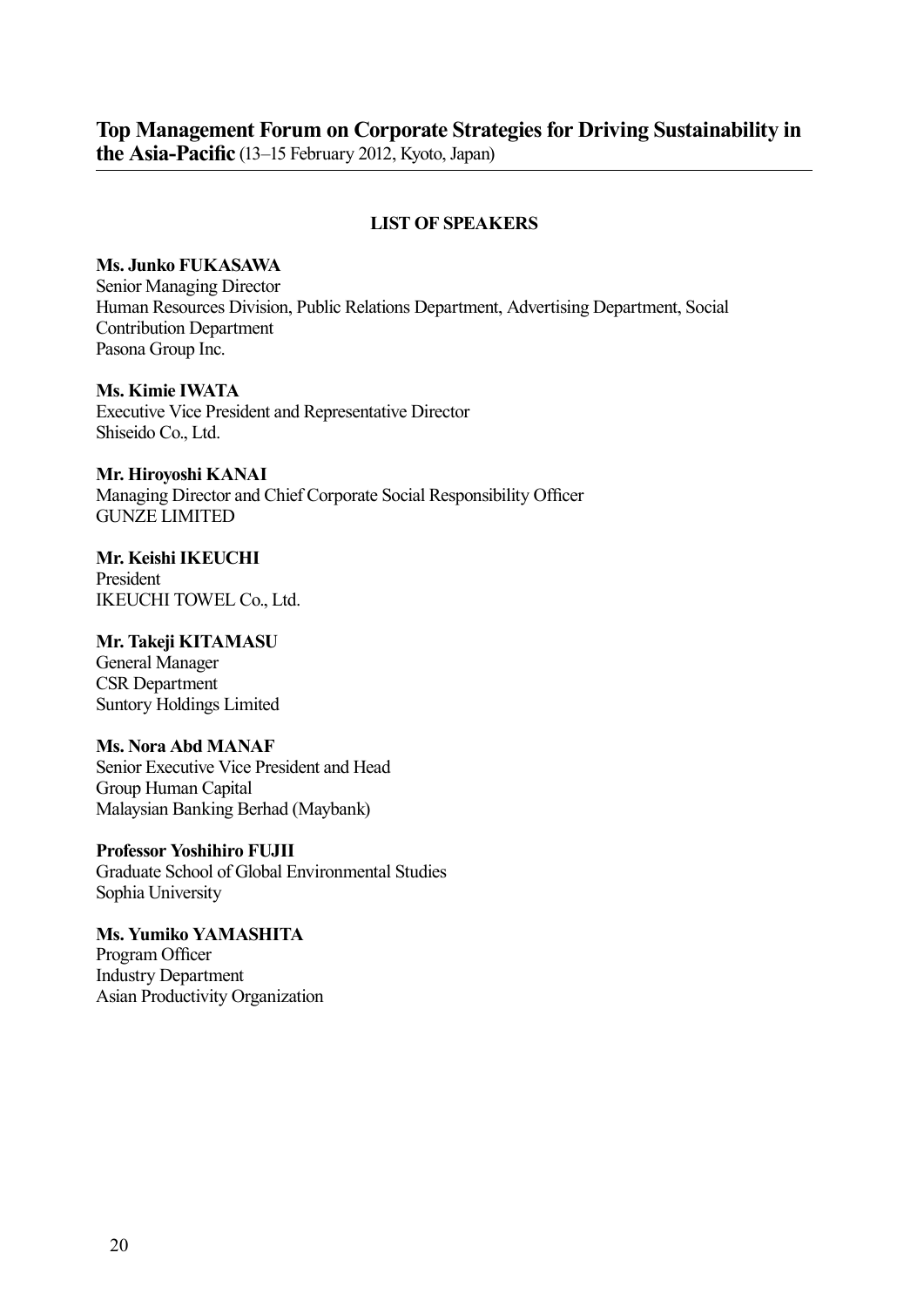#### **Asian Productivity Organization**

Leaf Square Hongo Building, 2F 1-24-1 Hongo, Bunkyo-ku Tokyo 113-0033, Japan

Phone: 81-(0)3-3830-0411 Fax: 81-(0)3-5840-5322 e-Mail: apo@apo-tokyo.org URL: www.apo-tokyo.org

Designed by Expressions, Inc. Marusho Building 5th Floor, 1-16-15 Nagadohe, Kanazawa, Ishikawa 920-0867 Phone: 81-(0)76-255-0713 Fax: 81-(0)76-255-0724